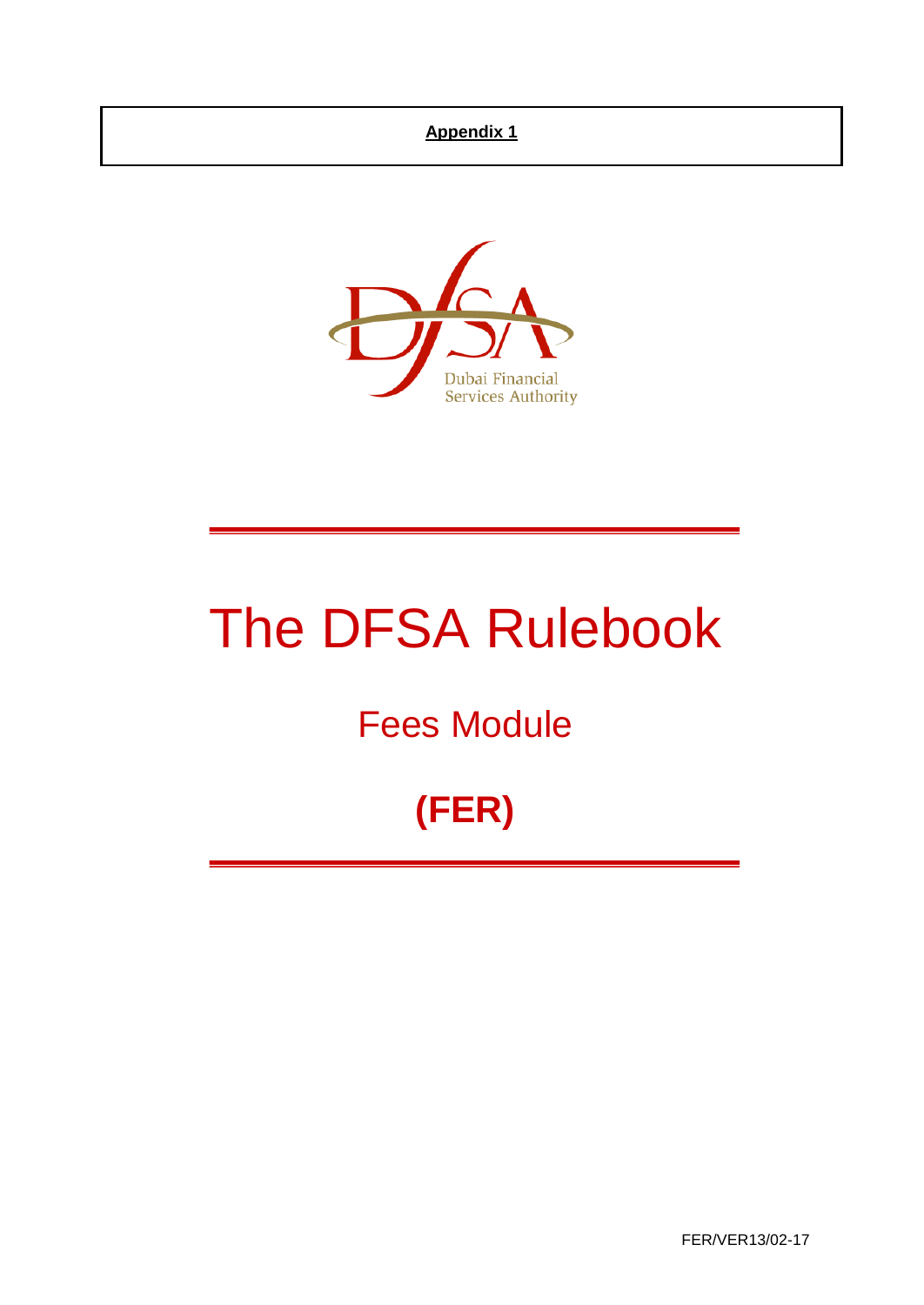

# **Contents**

The contents of this module are divided into the following chapters, sections and appendices:

| 2.   |                                                                              |  |
|------|------------------------------------------------------------------------------|--|
| 2.1  |                                                                              |  |
| 2.2  |                                                                              |  |
| 2.3  |                                                                              |  |
| 2.4  |                                                                              |  |
| 2.5  |                                                                              |  |
| 2.6  |                                                                              |  |
| 2.7  |                                                                              |  |
| 2.8  |                                                                              |  |
| 2.9  | Application for admittance of Securities to the Official List of Securities9 |  |
| 2.10 |                                                                              |  |

| $\mathbf{3}$ |                                                                            |  |
|--------------|----------------------------------------------------------------------------|--|
| 3.1          |                                                                            |  |
| 3.2          |                                                                            |  |
| 3.3          |                                                                            |  |
| 3.4          |                                                                            |  |
| 3.5          |                                                                            |  |
| 3.6          |                                                                            |  |
| 3.7          | Designated Non-Financial Businesses and Professions (initial period) 14    |  |
| 3.8          | Designated Non-Financial Businesses and Professions (subsequent periods)14 |  |
| 3.9          |                                                                            |  |
| 3.10         |                                                                            |  |
| 3.11         |                                                                            |  |
| 3.12         |                                                                            |  |

| 4.1 Filing a Prospectus, Issue Note or other document for approval 17    |  |
|--------------------------------------------------------------------------|--|
|                                                                          |  |
| 4.3 Seeking consent to commence a regulatory proceeding before the FMT18 |  |
|                                                                          |  |

| 5   |  |
|-----|--|
| 5.1 |  |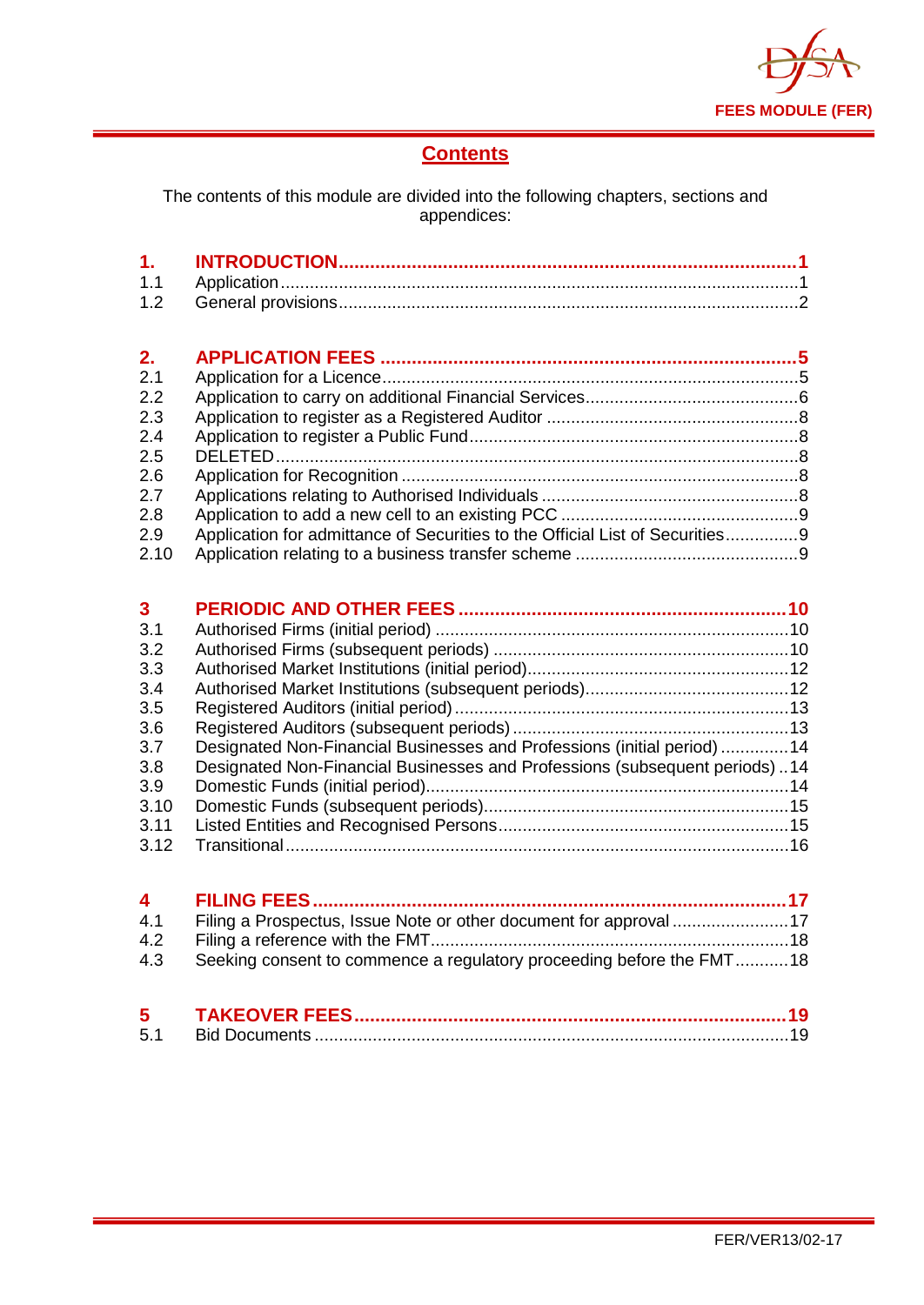

# <span id="page-2-0"></span>**1. INTRODUCTION**

# <span id="page-2-1"></span>**1.1 Application**

- **1.1.1** This module (FER) applies to a Person in relation to:
	- (a) an application for a Licence;
	- (b) an application to amend the scope of authorisation under a Licence;
	- (c) an application for Recognition as a Recognised Body;
	- (d) an application for registration as a Registered Auditor;
	- (e) an application to register a Public Fund;
	- (f) seeking the DFSA's consent to winding up a Domestic Fund or the transfer of the property of a Domestic Fund to another body;
	- (g) filing a Prospectus or Issue Note pursuant to MKT Rule  $2.6.1(1)(a)$ ;
	- (h) an application for admittance of Securities to the Official List of Securities;
	- (i) an application for an endorsement on a Licence;
	- (j) an application relating to an Authorised Individual; and
	- (k) filing a notice to commence a reference or regulatory proceeding before the FMT.
- **1.1.2** This module also applies to a Person who:
	- (a) is an Authorised Person;
	- (b) is a Registered Auditor;
	- (c) meets part (1) (d), (e) or (f) of the definition of a DNFBP;
	- (d) is a Bidder;
	- (e) is a Recognised Person;
	- (f) is a Listed Entity; or
	- (g) is an Exempt Offeror.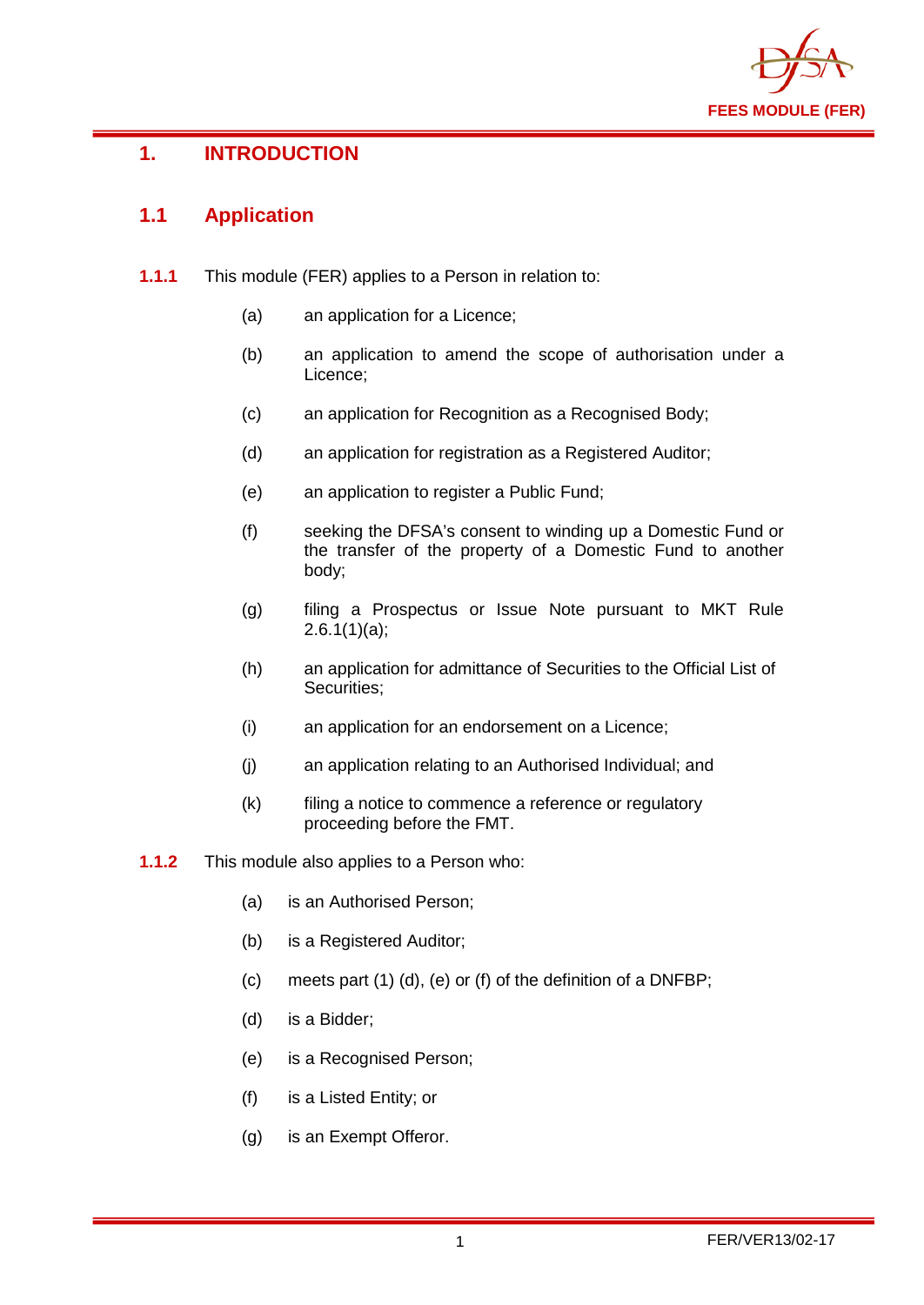

#### <span id="page-3-0"></span>**1.2 General provisions**

- **1.2.1** Where pursuant to chapter 2 or 4, a fee is payable for any application to the DFSA, the application will not be regarded as submitted until the fee and any supplementary fee has been paid in full.
- **1.2.2** (1) In regard to fees payable pursuant to chapter 3:
	- (a) the initial annual fee must be paid in full to the DFSA within 21 days of the date on which the Licence, Recognition or registration is granted or notification made; and
	- (b) subsequent annual fees are payable in advance and must be paid in full to the DFSA:
		- (i) in the case of a Person other than a Registered Auditor, on or before 1 January of the calendar year to which the fee relates; and
		- (ii) in the case of a Registered Auditor, on or before 1 March of the calendar year to which the fee relates.
	- (2) When a fee of the kind specified under (1) is not paid in full on or before the due date or within the prescribed period, such non-payment incurs a late payment fee of:
		- (a) \$1,000; or
		- (b) an amount equivalent to 3% of the annual fee due.

whichever is the greater. In addition the annual fee due shall be increased by 1% for each calendar month, or part of a calendar month, that it remains outstanding beyond the due date.

(3) Nothing in the Rule limits the right of the DFSA to take any other action.

#### **Guidance**

- 1. In regard to the payment of subsequent annual fees, invoices will be issued at least 21 days before the specified date for payment.
- 2. If a fee is not paid by the date on which it becomes due, the Person is in breach of a Rule and the DFSA is entitled to take action including, but not limited to, taking steps to withdraw authorisation to conduct one or more Financial Services.
- **1.2.3** In respect of a fee payable pursuant to chapter 5, payment must be made to the DFSA by the Bidder:
	- (a) at the time of filing of the Bid Document with the DFSA; and
	- (b) before the document is posted.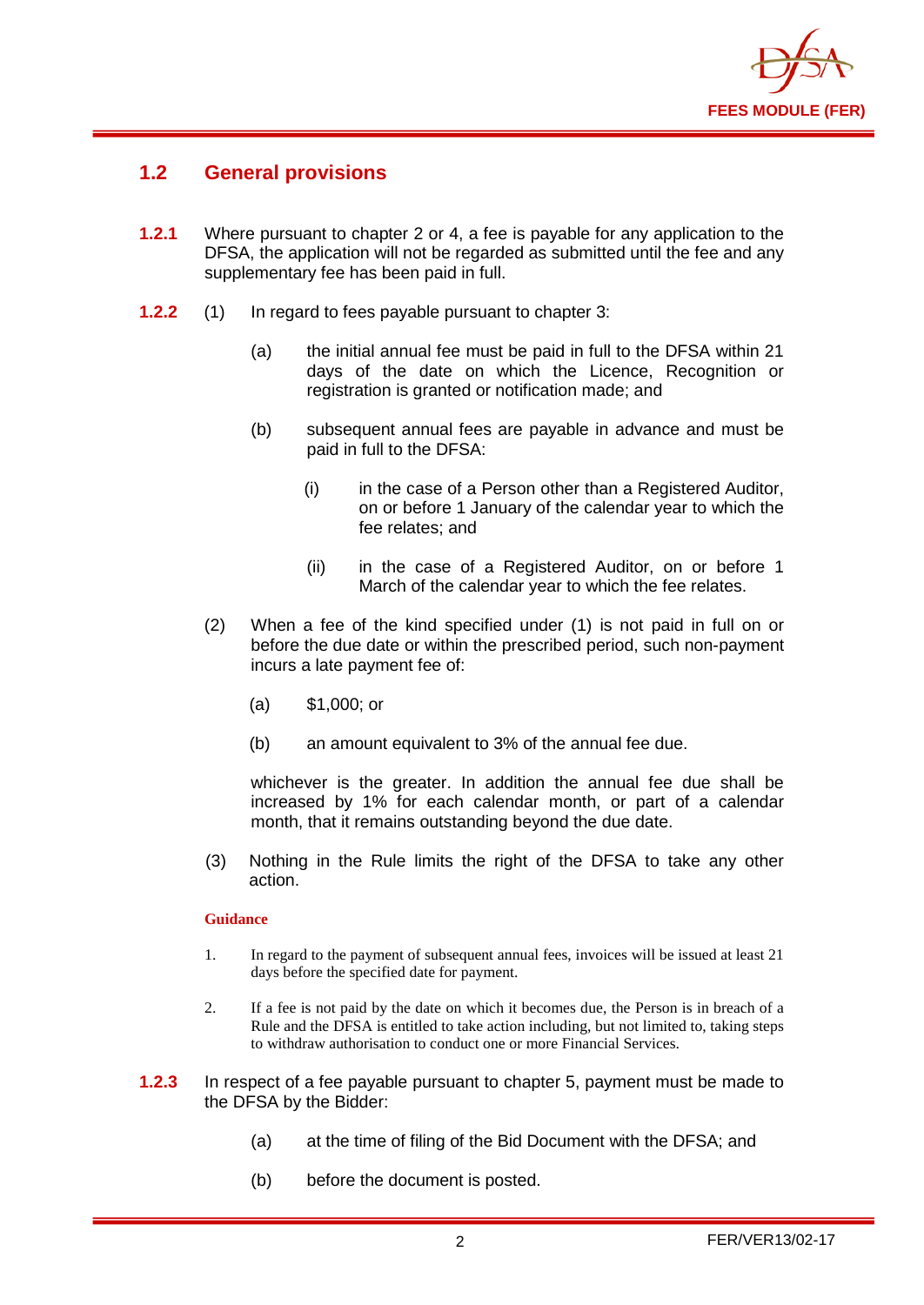

#### **Guidance**

If a fee under chapter 5 is not paid by the date on which it becomes due, the Person is in breach of a Rule and the DFSA is entitled to take action including, but not limited to, taking steps to suspend or cancel listing.

- **1.2.4** Deleted
- **1.2.5** The DFSA may reduce, waive or refund all or part of any fee if it considers that, in the exceptional circumstances of a particular case, it would be equitable to do so.
- **1.2.6** (1) The DFSA may require a Person to pay to the DFSA a supplementary fee in circumstances where it expects to incur substantial additional costs in dealing with an application, notification or conducting ongoing supervision.
	- (2) In such cases the DFSA will notify the Person as soon as reasonably possible of the amount of the supplementary fee.
	- (3) Such a supplementary fee is applicable in respect of any fee payable under:
		- (a) chapter 2 or 3 other than a fee under section 2.6, 3.7, 3.8 or Rule 3.11.2; and
		- (b) section 4.1.
	- (4) A supplementary fee payable under this Rule must be paid within the period specified in the notification under (2).

#### **Guidance**

- 1. A supplementary fee may be levied by the DFSA in circumstances where it expects to incur substantial additional costs in dealing with a matter. Such circumstances could include, for example:
	- (a) complex applications by reason of the applicant's start-up profile, origin, ownership structure or proposed business model;
	- (b) cases where it may be necessary to conduct intense supervisory scrutiny of an entity from a risk perspective;
	- (c) complex waiver or modification requests; complex restructurings or changes in an Authorised Person's structure; or activities which necessitate a change in the Rulebook;
	- (d) novel proposals and applications that cover untested ground or untested areas of the regulatory regime; or
	- (e) if a transaction or event involving a Listed Entity, such as an acquisition, disposal, takeover, merger or significant corporate event, is likely to cause the DFSA to incur substantial additional costs.
- 2. An example is where the entity is a Branch from a jurisdiction where there are not or are not expected to be in place arrangements for co-operation between the DFSA and the relevant regulators in that jurisdiction. Equally, where the entity is incorporated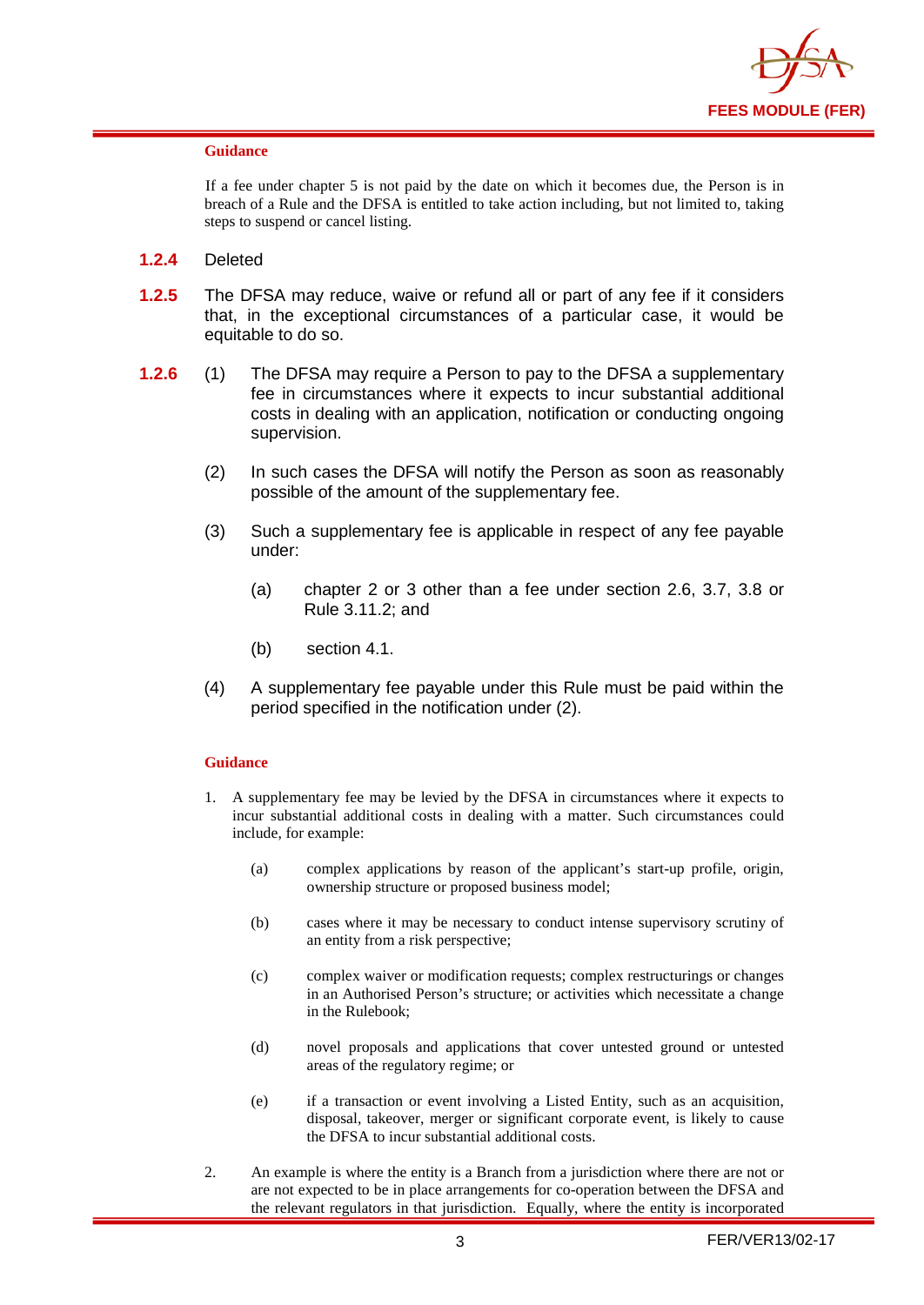

in the DIFC, a full analysis of the prudential and systems arrangements will be required.

- 3. A further example is where the Fund Manager of a Domestic Fund delegates activities or out sources functions to an entity in another jurisdiction or to several entities in different jurisdictions where there are not or are not expected to be in place arrangements for co-operation between the DFSA and the relevant regulators in those jurisdictions.
- 4. A supplementary fee may also be levied by the DFSA in cases where the ongoing supervision of the Authorised Person or Domestic Fund appears to the DFSA to be likely to cause it to incur substantial additional costs.
- **1.2.7** (1) In respect of any fee payable in accordance with FER, the fee must be paid:
	- (a) by the Person to whom the Rule applies or, if applicable, by a Person specified in (2) or (3);
	- (b) in United States Dollars; and
	- (c) by bank transfer directly from a bank account maintained by a Person specified in (a) into the DFSA's bank account.
	- (2) A fee may be paid by another member of a Person's Group or by a Person's legal advisor (if the legal advisor is a DNFBP) where:
		- (a) the fee is payable under section 2.1 to 2.8, section 3, section 4.2 or 4.3 or section 5; and
		- (b) the Person to whom the fee applies does not have a bank account in its own name.
	- (3) A fee payable under Rule 2.9.1 or 4.1.1 may be paid by any of the following:
		- (a) the Issuer, Offeror or Reporting Entity of the Securities;
		- (b) if the Issuer is a Special Purpose Vehicle, by the Person who set up or controls, directly or indirectly, that vehicle;
		- (c) the lead arranger for a proposed issue of Securities, if the lead arranger is either a Bank or is authorised to accept deposits, and supervised, by the Central Bank of the State; or
		- (d) the legal adviser (if it is a DNFBP) acting for a Person referred to in (a), (b) or (c).
	- (4) In (3), a reference to an Issuer, Offeror or Reporting Entity includes the proposed Issuer, Offeror or Reporting Entity.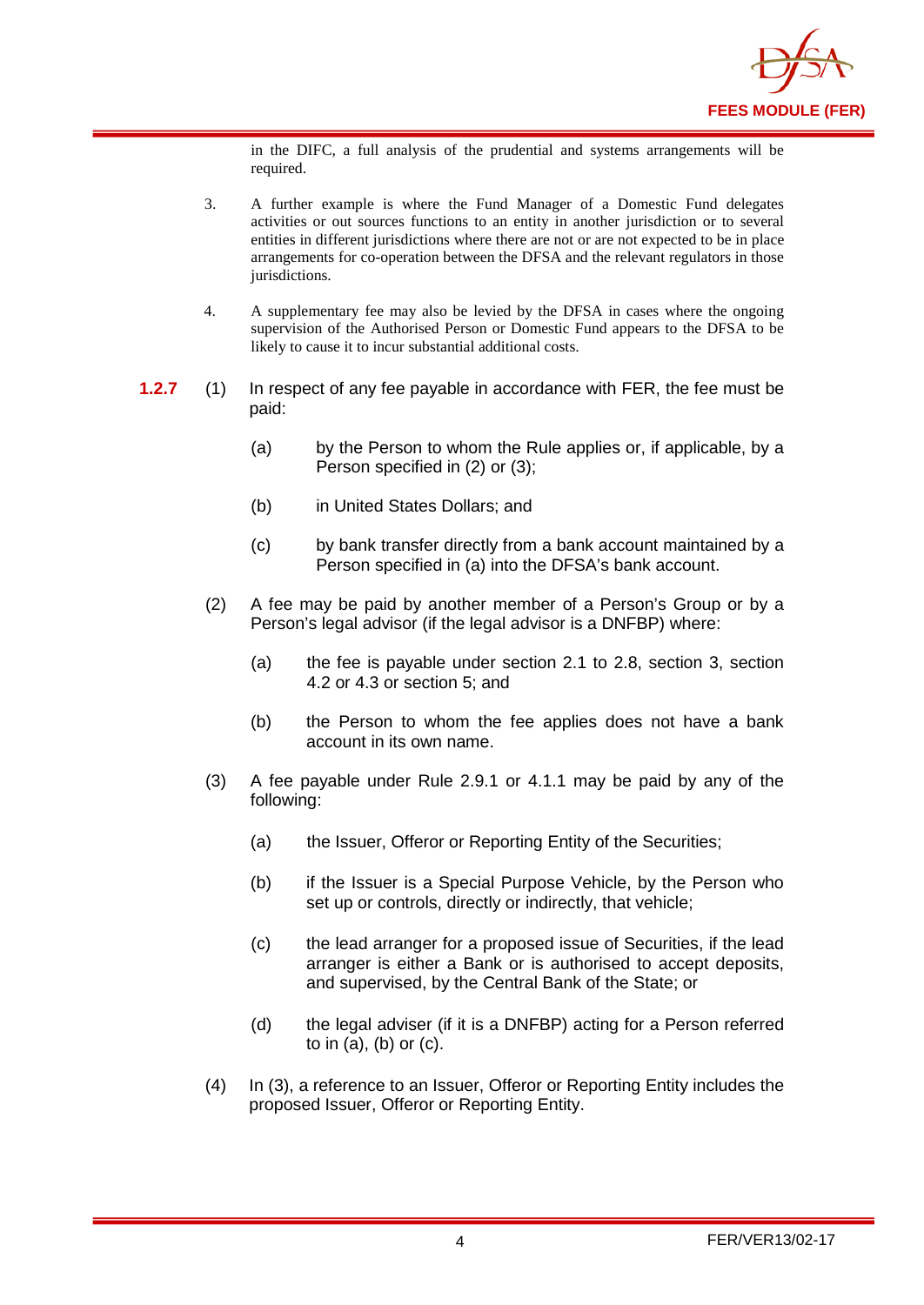

# <span id="page-6-0"></span>**2. APPLICATION FEES**

# <span id="page-6-1"></span>**2.1 Application for a Licence**

- **2.1.1** (1) An applicant applying for a Licence authorising it to carry on one or more Financial Services specified in the left hand column of the table in (2) must pay to the DFSA the highest of the corresponding fees in the right hand column of the table.
	- (2) This is the table referred to in (1):

| Accepting Deposits or Providing Credit.                                                                                                       | \$70,000 |
|-----------------------------------------------------------------------------------------------------------------------------------------------|----------|
| Dealing in Investments as Principal (except as a<br>matched principal).                                                                       | \$40,000 |
| Effecting Contracts of Insurance or Carrying Out<br>Contracts of Insurance (except as a Captive<br>Insurer, as a PCC, or as an ISPV).         | \$40,000 |
| Managing a Collective Investment Fund (except<br>as an Umbrella Fund) if any Fund to be managed<br>is not a Qualified Investor Fund.          | \$10,000 |
| Managing a Collective Investment Fund (except<br>Umbrella Fund) if the Funds to be<br>as an<br>managed will only be Qualified Investor Funds. | \$5,000  |
| Dealing in Investments as a matched principal.                                                                                                | \$25,000 |
| Dealing in Investments as Agent.                                                                                                              | \$25,000 |
| Managing Assets.                                                                                                                              | \$25,000 |
| Providing Custody.                                                                                                                            | \$25,000 |
| Managing a Profit Sharing Investment Account.                                                                                                 | \$25,000 |
| <b>Providing Trust Services.</b>                                                                                                              | \$25,000 |
| Acting as the Trustee of a Fund.                                                                                                              | \$25,000 |
| Arranging Deals in Investments.                                                                                                               | \$15,000 |
| Advising on Financial Products.                                                                                                               | \$15,000 |
| Arranging Custody.                                                                                                                            | \$15,000 |
| Arranging Credit and Advising on Credit.                                                                                                      | \$15,000 |
| Insurance Intermediation.                                                                                                                     | \$15,000 |
| Insurance Management.                                                                                                                         | \$15,000 |
| Operating a Credit Rating Agency.                                                                                                             | \$10,000 |
| Effecting Contracts of Insurance or Carrying Out<br>Contracts of Insurance as a Captive Insurer or as<br>an ISPV.                             | \$5,500  |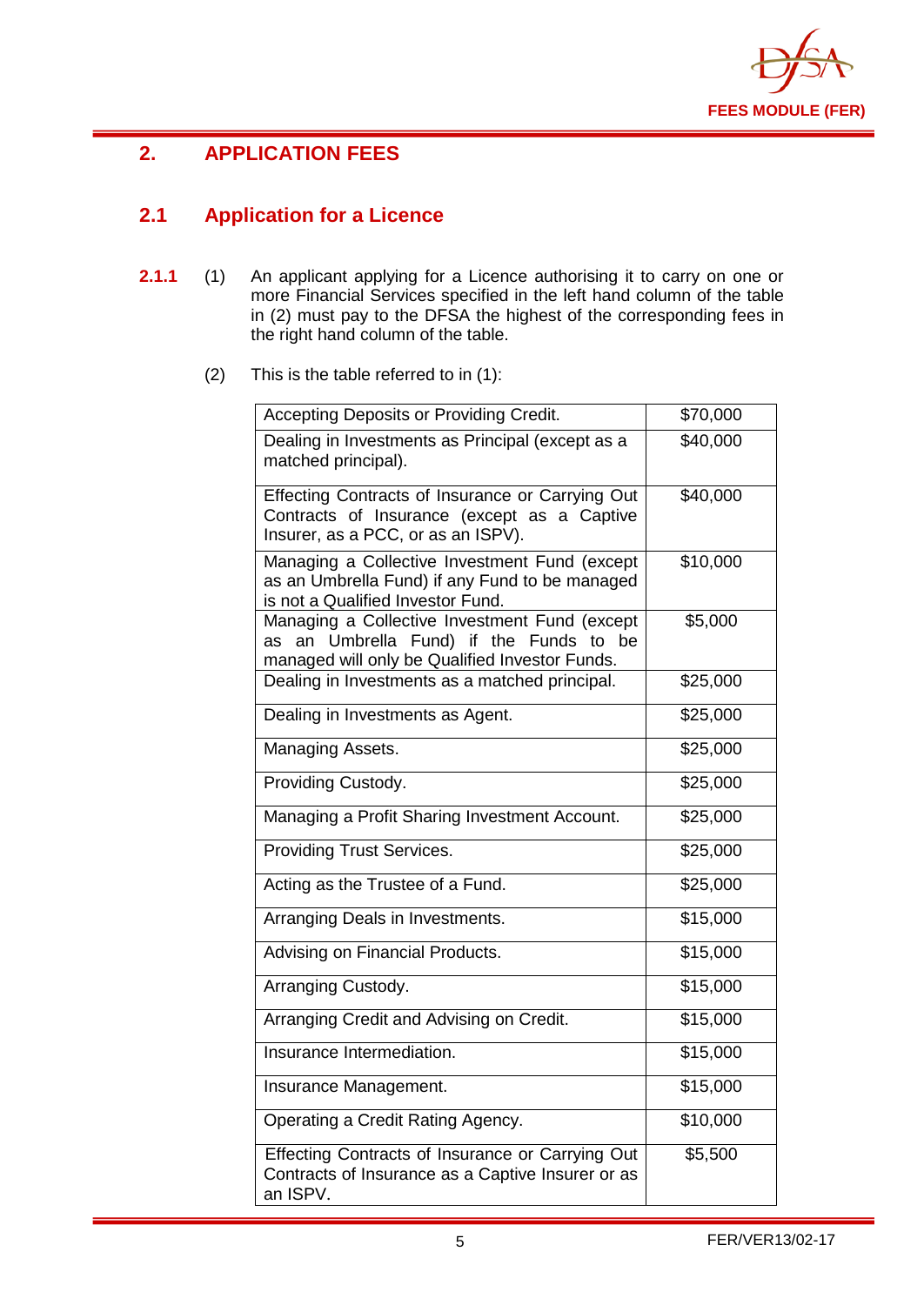

|              | Effecting Contracts of Insurance or Carrying Out<br>Contracts of Insurance as a PCC: |          |
|--------------|--------------------------------------------------------------------------------------|----------|
| (a)          | for the core; and                                                                    | \$8,000  |
| (b)          | for each cell                                                                        | \$1,000  |
|              | Providing Fund Administration.                                                       | \$15,000 |
|              | Managing an Umbrella Fund:                                                           |          |
|              |                                                                                      | \$8,000  |
| (a)          | for the Umbrella; and                                                                | \$1,000  |
| $\mathsf{b}$ | for each Sub-Fund.                                                                   |          |

- **2.1.2** (1) An applicant applying for a Licence authorising it to carry on one or more of the Financial Services of Operating an Exchange and Operating a Clearing House must pay to the DFSA:
	- (a) for Operating an Exchange an application fee of  $$150,000$ ;
	- (b) for Operating a Clearing House an application fee of \$150,000; and
	- (c) for Operating an Exchange and Operating a Clearing House an application fee of \$300,000.
	- (2) An applicant referred to in (1) applying for an endorsement to carry on the Financial Service of Operating an Alternative Trading System must pay to the DFSA an additional application fee of \$65,000.
- **2.1.3** An applicant under Rule 2.1.2(a) or (c) seeking an endorsement to its Licence authorising it to maintain an Official List of Securities must pay to the DFSA an additional application fee of \$150,000.
- **2.1.4** An applicant applying for a Licence authorising it to carry on the Financial Service of Operating a Representative Office must pay to the DFSA an application fee of \$4,000.
- **2.1.5** An applicant for a Licence (other than an applicant referred to in Rule 2.1.2(1)) applying for an authorisation to carry on the Financial Service of Operating an Alternative Trading System must pay to the DFSA an additional application fee of \$65,000.

#### <span id="page-7-0"></span>**2.2 Application to carry on additional Financial Services**

- **2.2.1** An Authorised Firm applying for authorisation to carry on additional Financial Services must pay to the DFSA an application fee equal to the difference between:
	- (a) the basic fee which would be payable under Rule 2.1.1 (1) if it were an applicant for a Licence in terms currently being sought; and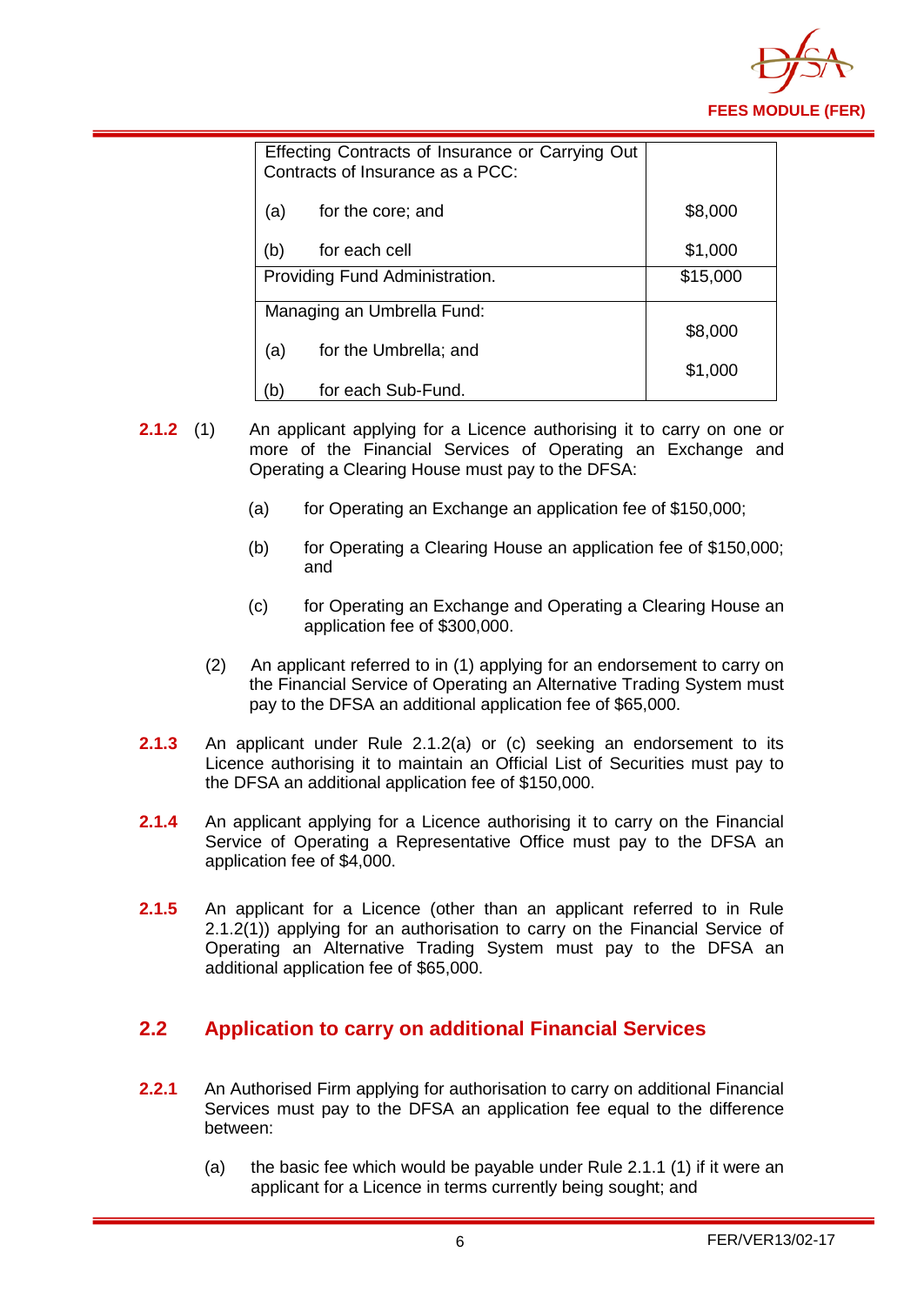

- (b) the basic fee which would be payable under Rule 2.1.1 (1) if it were an applicant for a Licence in terms of that currently held.
- **2.2.2** An Authorised Market Institution applying for authorisation to carry on an additional Financial Service must pay to the DFSA:
	- (a) an application fee of \$150,000 for the Financial Service of Operating a Clearing House; or
	- (b) an application fee of \$150,000 for the Financial Service of Operating an Exchange.
- **2.2.3** An Authorised Market Institution applying for an endorsement on its Licence authorising it to maintain an Official List of Securities must pay to the DFSA an additional application fee of \$150,000.
- **2.2.4** An Authorised Firm applying for an authorisation, or an Authorised Market Institution applying for an endorsement, to carry on the additional Financial Service of Operating an Alternative Trading System must pay to the DFSA an additional application fee of \$65,000.
- **2.2.5** An Authorised Firm or Authorised Market Institution applying for an endorsement on its Licence to act as a Trade Repository must pay to the DFSA an additional application fee of \$5,000.
- **2.2.6** (1) An Authorised Firm applying for an endorsement on its Licence to carry on a Financial Service with or for a Retail Client must pay to the DFSA an additional application fee of \$5,000.
	- (2) An Authorised Firm applying for an endorsement on its Licence to conduct Islamic Financial Business must pay to the DFSA an additional application fee of \$5,000.
	- (3) An Authorised Firm applying for an endorsement on its Licence to hold or control Client Assets must pay to the DFSA an additional application fee of \$5,000.
	- (4) An Authorised Firm applying for an endorsement on its Licence to hold Insurance Monies must pay to the DFSA an additional application fee of \$5,000.
	- (5) An Authorised Firm applying for an endorsement on its Licence to conduct Insurance Intermediation activities in respect of contracts of Long-Term Insurance must pay to the DFSA an additional application fee of \$5,000.
- <span id="page-8-0"></span>**2.2.7** (1) If an Authorised Firm applies to the DFSA to amend the scope of authorisation under its Licence, and no fee is already specified under this section for the application, the Authorised Firm must pay to the DFSA an application fee of \$5,000 for the application.
	- (2) Paragraph (1) does not apply to an application that is only to remove an authorisation from a Licence.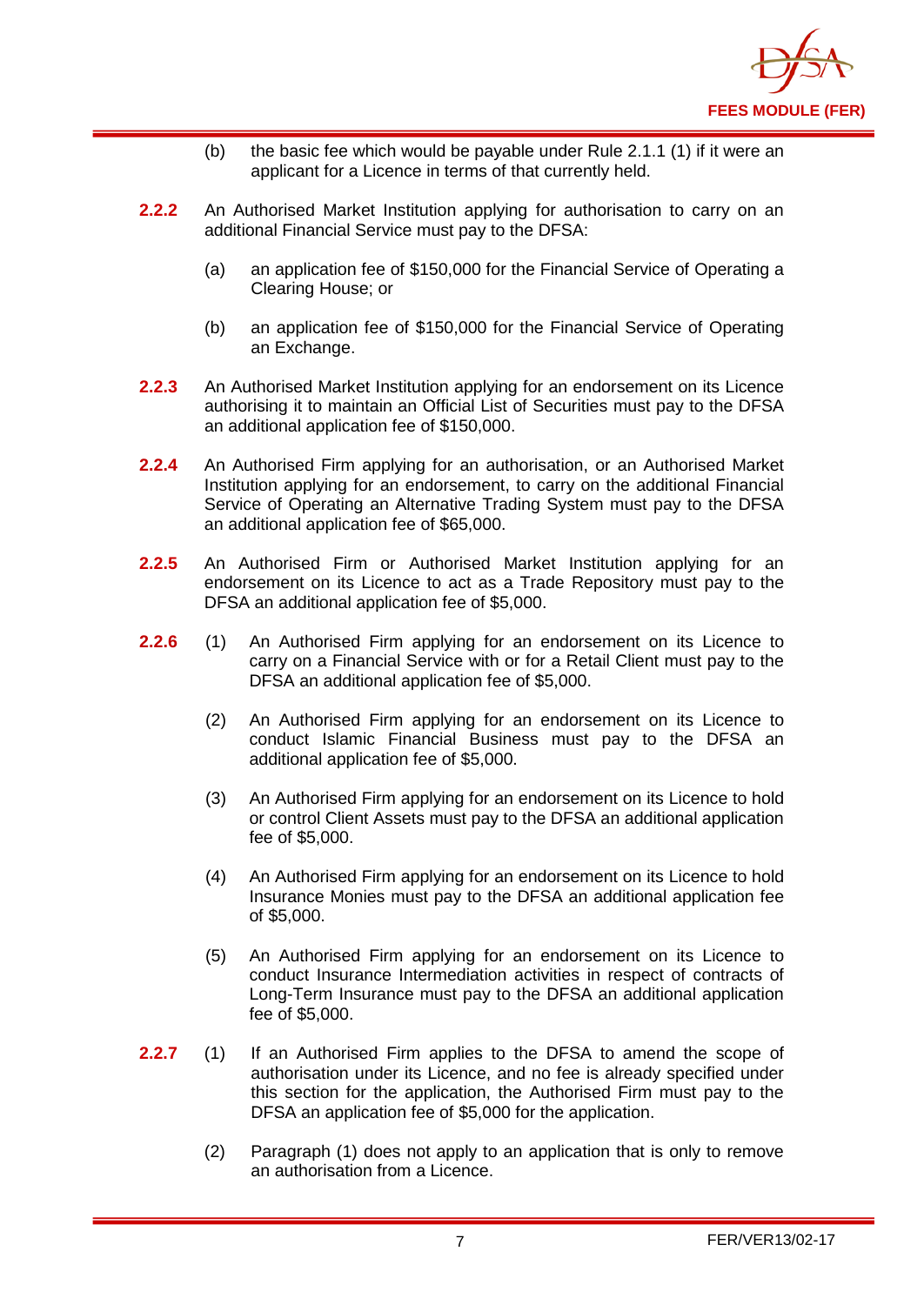

# **2.3 Application to register as a Registered Auditor**

**2.3.1** An applicant for registration as a Registered Auditor with the DFSA must pay to the DFSA an application fee of \$7,000.

#### <span id="page-9-0"></span>**2.4 Application to register a Public Fund**

**2.4.1** The Fund Manager or the Person proposing to be the Fund Manager of a Domestic Fund which is a Public Fund, who is applying to register the Fund must pay to the DFSA an application fee of \$1,000 plus, where the Public Fund is an Umbrella Fund, \$1,000 for each of its sub-funds.

#### <span id="page-9-1"></span>**2.5 DELETED**

**2.5.1** Deleted

#### <span id="page-9-2"></span>**2.6 Application for Recognition**

**2.6.1** An applicant for Recognition as a Recognised Body must pay to the DFSA an application fee of \$15,000.

#### <span id="page-9-3"></span>**2.7 Applications relating to Authorised Individuals**

- **2.7.1** (1) An Authorised Firm applying to the DFSA:
	- (a) for Authorised Individual status for an individual;
	- (b) to amend an Authorised Individual's authorisation to include a new Licensed Function; or
	- (c) to substitute one Authorised Individual for another performing a particular Licensed Function in the Authorised Firm,

must pay to the DFSA an application fee of \$500 for each Authorised Individual for whom it is seeking authorisation; to amend the scope of his authorisation; or to substitute as an Authorised Individual (as the case may be).

(2) Paragraph (1) does not apply in relation to an application to grant Authorised Individual status that is made in conjunction with an application for a Licence.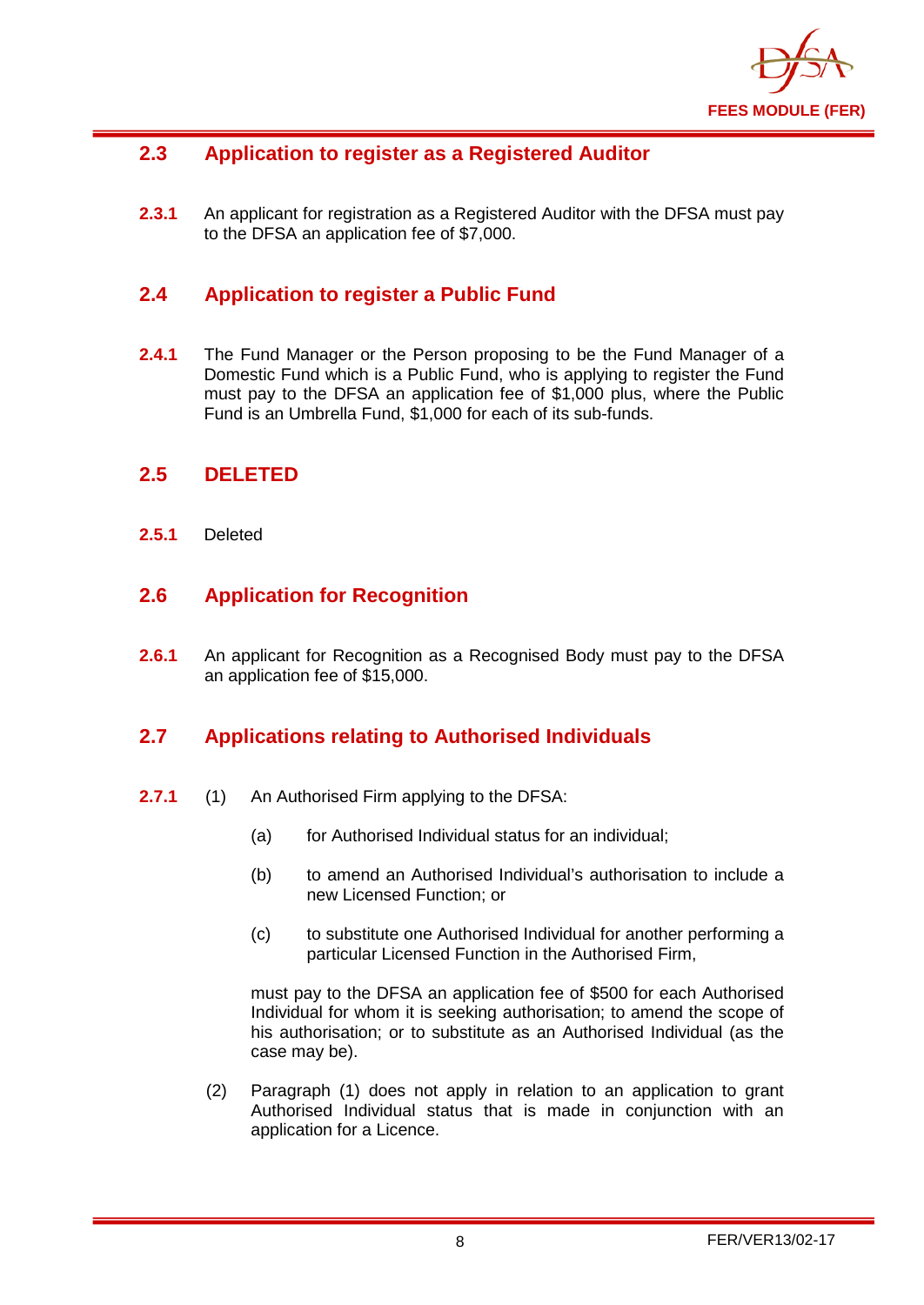

#### <span id="page-10-0"></span>**2.8 Application to add a new cell to an existing PCC**

**2.8.1** A Licenced PCC applying to add one or more new cells must pay to the DFSA \$1,000 in respect of each cell to be added.

#### <span id="page-10-1"></span>**2.9 Application for admittance of Securities to the Official List of Securities**

**2.9.1** An applicant for admission of Securities to the Official List of Securities must pay to the DFSA an application fee of \$2,500.

#### **Guidance**

An applicant for admission of Securities to the Official List of Securities under Rule 2.9.1 may include an applicant who is an Exempt Offeror (as defined in Article 13(2) of the Markets Law).

#### <span id="page-10-2"></span>**2.10 Application relating to a business transfer scheme**

**2.10.1** An Authorised Firm applying under GEN Rule 12.1.5 for DFSA consent to a transfer scheme must pay to the DFSA an application fee of \$5,000.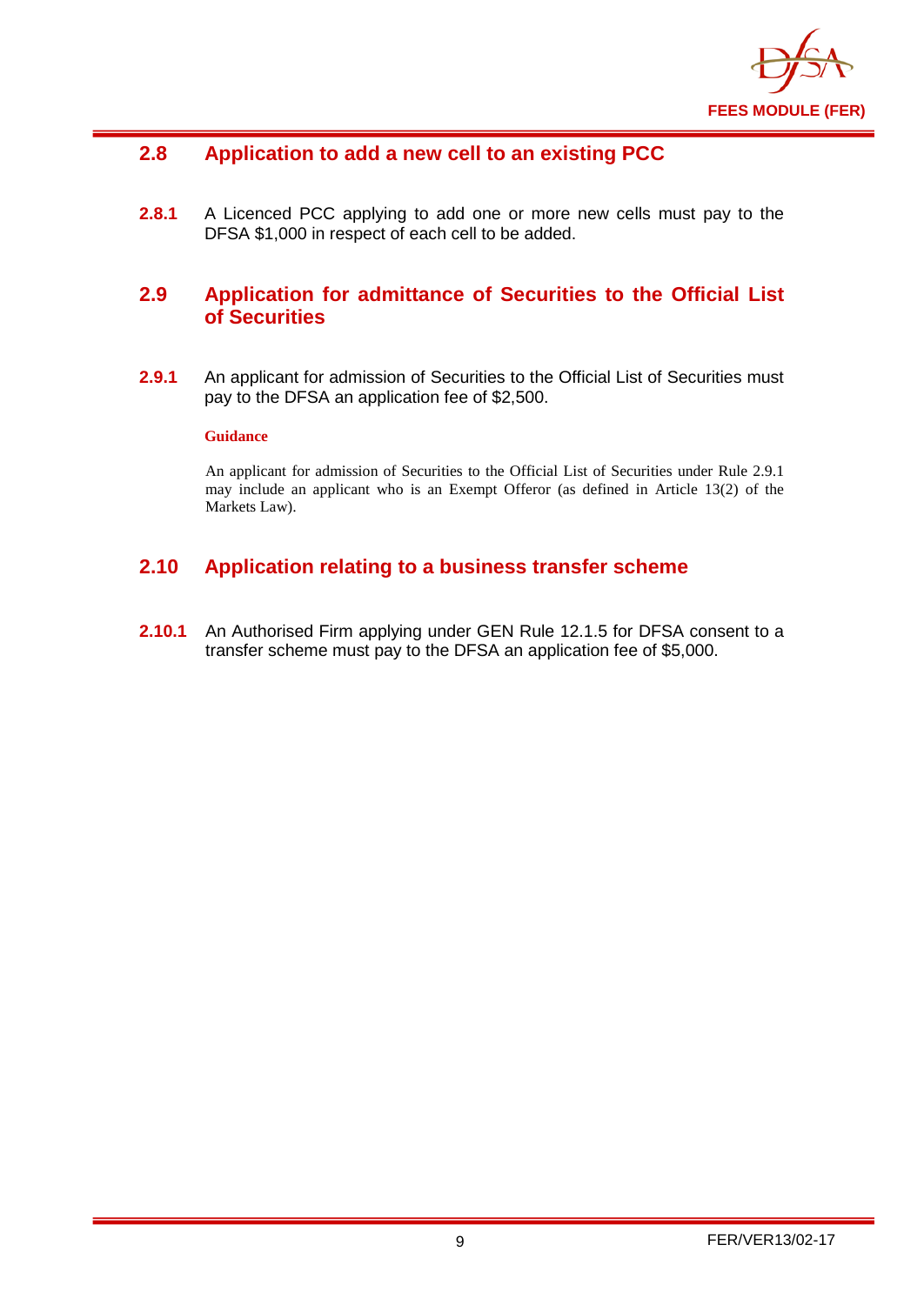

# <span id="page-11-0"></span>**3 PERIODIC AND OTHER FEES**

# <span id="page-11-1"></span>**3.1 Authorised Firms (initial period)**

- **3.1.1** (1) An Authorised Firm must pay to the DFSA the initial annual fee specified in (2) for the initial period of regulation between the date of the grant of its Licence and the end of the year.
	- (2) The initial annual fee is the fee which was payable at the time of its application for the Licence, multiplied by the number of whole calendar months between the date of the grant of the Licence and the end of the year divided by 12.

#### <span id="page-11-2"></span>**3.2 Authorised Firms (subsequent periods)**

- **3.2.1** (1) An Authorised Firm must pay to the DFSA an annual fee for any period of regulation after the initial period described in Rule 3.1.1.
	- (2) The annual fee is:
		- (a) the highest of the fees specified in the right hand column of the table in (3) corresponding to the Financial Services specified in the left hand column of the table which the Authorised Firm is authorised to carry on under its Licence; plus
		- (b) \$1,000 for each complete \$1,000,000 of expenditure, where "expenditure" has the meaning given in Rule 3.2.2; plus
		- (c) \$65,000, if the Authorised Firm is carrying on the Financial Service of Operating an Alternative Trading System.
	- (3) This is the table referred to in (2) (a):

| Accepting Deposits or Providing Credit.                                                                                                                                               | \$70,000 |
|---------------------------------------------------------------------------------------------------------------------------------------------------------------------------------------|----------|
| Dealing in Investments as Principal (except as a<br>matched principal).                                                                                                               | \$40,000 |
| Effecting Contracts of Insurance or Carrying Out<br>Contracts of Insurance where the Authorised<br>Firm is not carrying on business as a Captive<br>Insurer, as a PCC, or as an ISPV. | \$40,000 |
| Managing a Collective Investment Fund (except<br>as an Umbrella Fund) if any Fund managed is<br>not a Qualified Investor Fund.                                                        | \$10,000 |
| Managing a Collective Investment Fund (except<br>as an Umbrella Fund) if the Funds managed are<br>only Qualified Investor Funds.                                                      | \$5,000  |
| Dealing in Investments as a matched principal.                                                                                                                                        | \$25,000 |
| Dealing in Investments as Agent.                                                                                                                                                      | \$25,000 |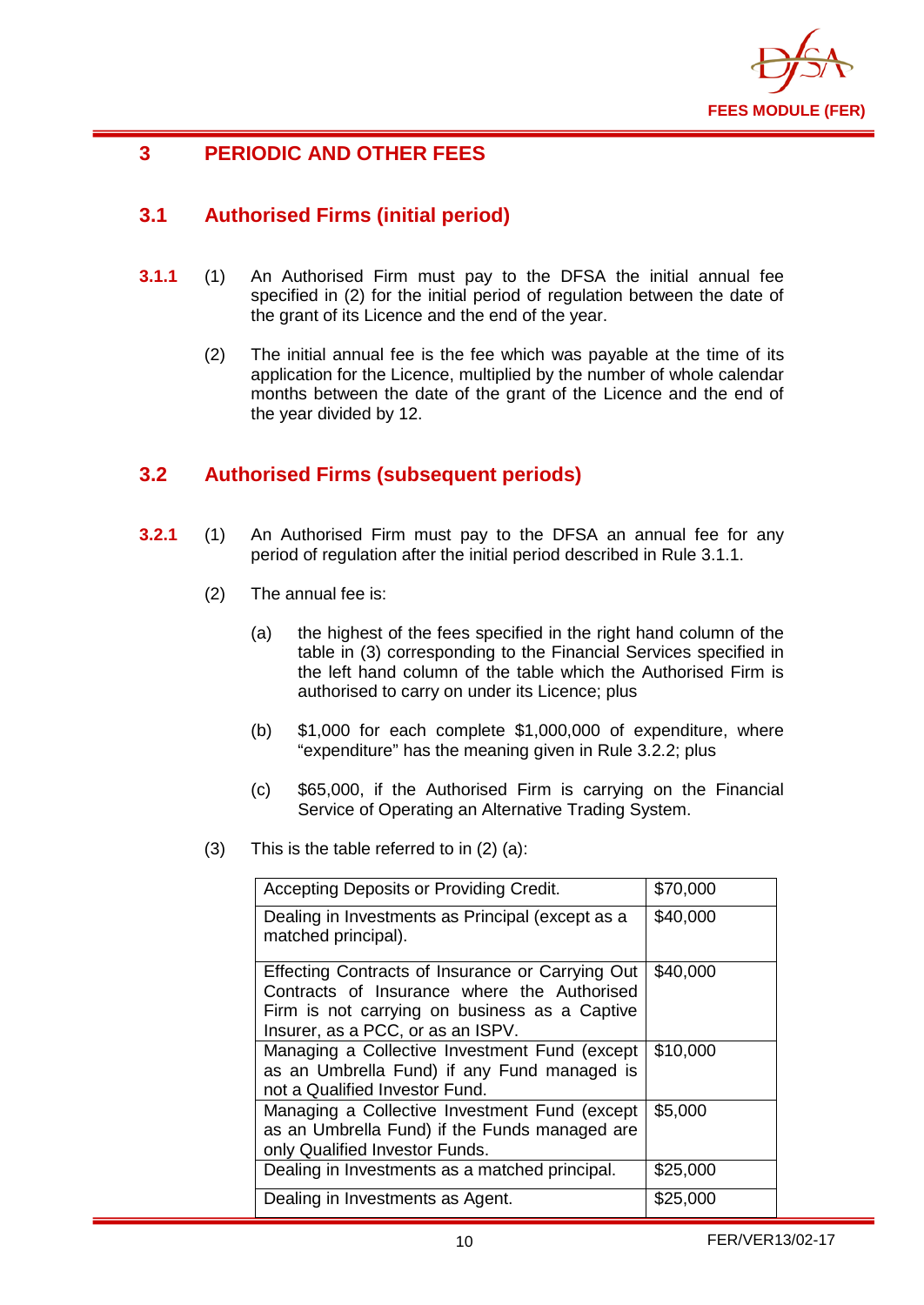

| Managing Assets.                                                                                                                                                       | \$25,000 |
|------------------------------------------------------------------------------------------------------------------------------------------------------------------------|----------|
| Providing Custody.                                                                                                                                                     | \$25,000 |
| Managing a Profit Sharing Investment Account.                                                                                                                          | \$25,000 |
| <b>Providing Trust Services.</b>                                                                                                                                       | \$25,000 |
| Acting as the Trustee of a Fund.                                                                                                                                       | \$25,000 |
| Arranging Deals in Investments.                                                                                                                                        | \$15,000 |
| Advising on Financial Products.                                                                                                                                        | \$15,000 |
| Arranging Custody.                                                                                                                                                     | \$15,000 |
| Arranging Credit and Advising on Credit                                                                                                                                | \$15,000 |
| Insurance Intermediation.                                                                                                                                              | \$15,000 |
| Insurance Management.                                                                                                                                                  | \$15,000 |
| Operating a Credit Rating Agency.                                                                                                                                      | \$10,000 |
| Effecting Contracts of Insurance or Carrying Out<br>Contracts of Insurance where the Authorised<br>Firm is carrying on business as a Captive Insurer<br>or as an ISPV. | \$5,500  |
| Effecting Contracts of Insurance or Carrying Out<br>Contracts of Insurance where the Authorised<br>Firm is carrying on business as a PCC:                              |          |
| (a)<br>for the core; and                                                                                                                                               | \$8,000  |
| (b)<br>for each cell.                                                                                                                                                  | \$1,000  |
| Providing Fund Administration.                                                                                                                                         | \$15,000 |
| Managing an Umbrella Fund:                                                                                                                                             |          |
| (a)<br>for the Umbrella; and                                                                                                                                           | \$8,000  |
| (b)<br>for each Sub-Fund.                                                                                                                                              | \$1,000  |

- (4) The annual fee for an Authorised Firm authorised as a Representative Office is \$4,000.
- **3.2.2** (1) For the purposes of Rule 3.2.1 and subject to (2) "expenditure" means:
	- (a) in the case of an Authorised Firm which is a Domestic Firm and to which PIB applies, its annual expenditure calculated as the sum of the amounts entered in its PIB regulatory return in respect of "administrative expenses", "depreciation" and "other operating expenses" in relation to business carried on in or from the DIFC including business carried on through a branch in another jurisdiction;
	- (b) in the case of an Authorised Firm which operates in the DIFC through a Branch and to which PIB applies, its annual expenditure calculated as the sum of the amounts entered in its PIB regulatory return in respect of "administrative expenses",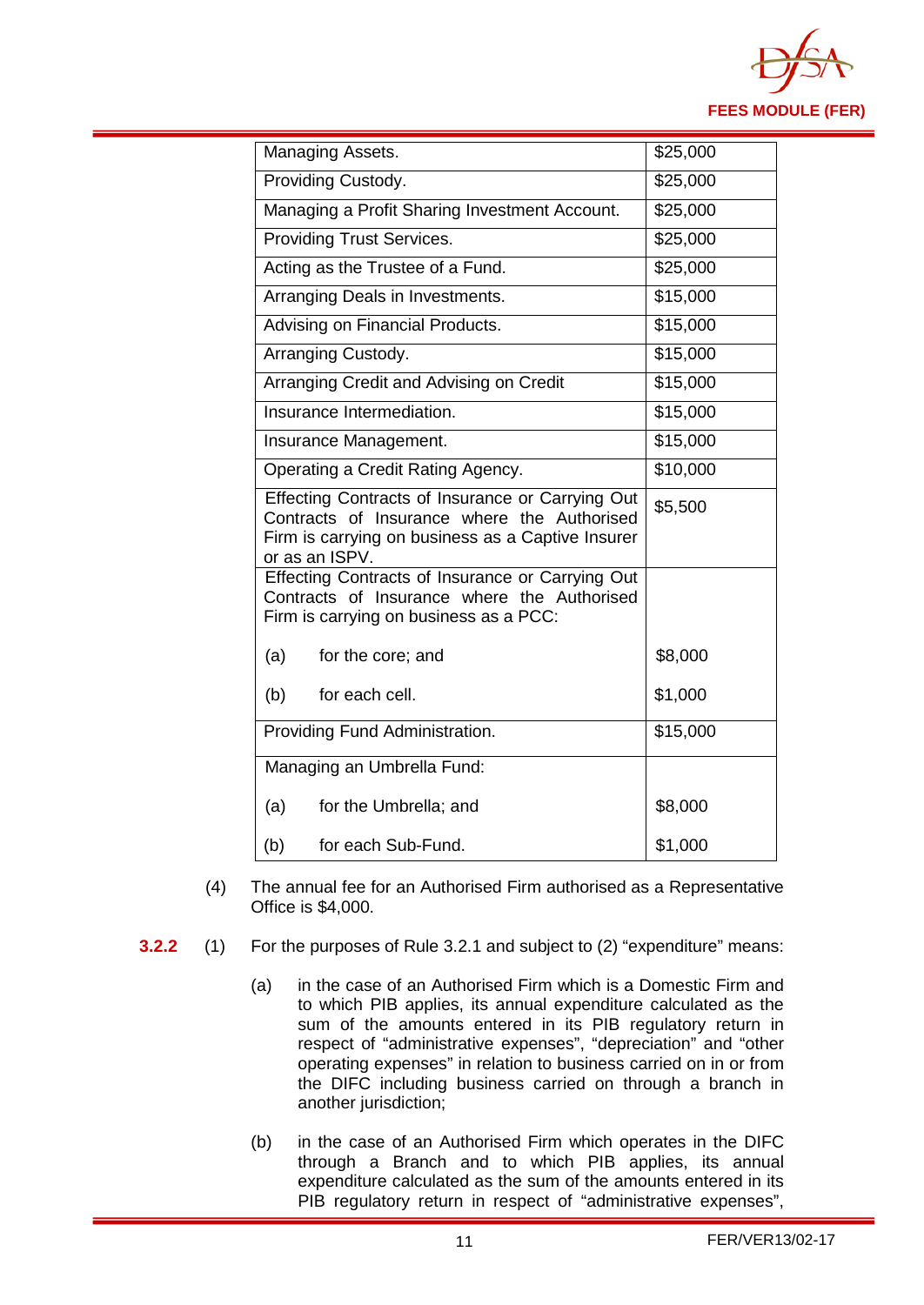

"depreciation" and "other operating expenses" in relation to business carried on in or from the DIFC; and

(c) in the case of an Authorised Firm to which PIN applies, its annual expenditure as set out in its IN100 or IN30 Annual Regulatory Return, as the case may be, in respect of business carried on in or from the DIFC including, in the case of a Domestic Firm, business carried on through a branch in another jurisdiction:

for the last financial year for which the Authorised Firm has submitted regulatory returns to the DFSA.

(2) If the last financial year referred to in (1) was not twelve months in duration, the expenditure figure shall be increased or decreased on a pro rata basis to produce an equivalent twelve month figure.

#### **Guidance**

The effect of Rule 3.2.2 is that if an Authorised Firm has not, in accordance with the Rules, submitted its first Annual Regulatory Return, then the amount of expenditure is set at zero for the purpose of Rule 3.2.1 (2) (b).

#### <span id="page-13-0"></span>**3.3 Authorised Market Institutions (initial period)**

- **3.3.1** (1) An Authorised Market Institution must pay to the DFSA an initial annual fee specified in (2) for the initial period of regulation between the date of the grant of its Licence and the end of the year.
	- (2) The initial annual fee is \$100,000, multiplied by the number of whole calendar months between the date of the grant of the Licence and the end of the year and divided by 12.

#### <span id="page-13-1"></span>**3.4 Authorised Market Institutions (subsequent periods)**

- **3.4.1** An Authorised Market Institution must pay to the DFSA the applicable annual fee prescribed in Rules 3.4.2, 3.4.3 and 3.4.4 for any period of regulation after the initial period described in Rule 3.3.1.
- **3.4.2** (1) An Authorised Market Institution carrying on the Financial Service of Operating an Exchange must pay to the DFSA an annual fee of \$100,000.
	- (2) An Authorised Market Institution carrying on the Financial Service of Operating a Clearing House must pay to the DFSA an annual fee of \$100,000.
	- (3) An Authorised Market Institution carrying on both of the Financial Services of Operating an Exchange and Operating a Clearing House must pay to the DFSA an annual fee of \$200,000.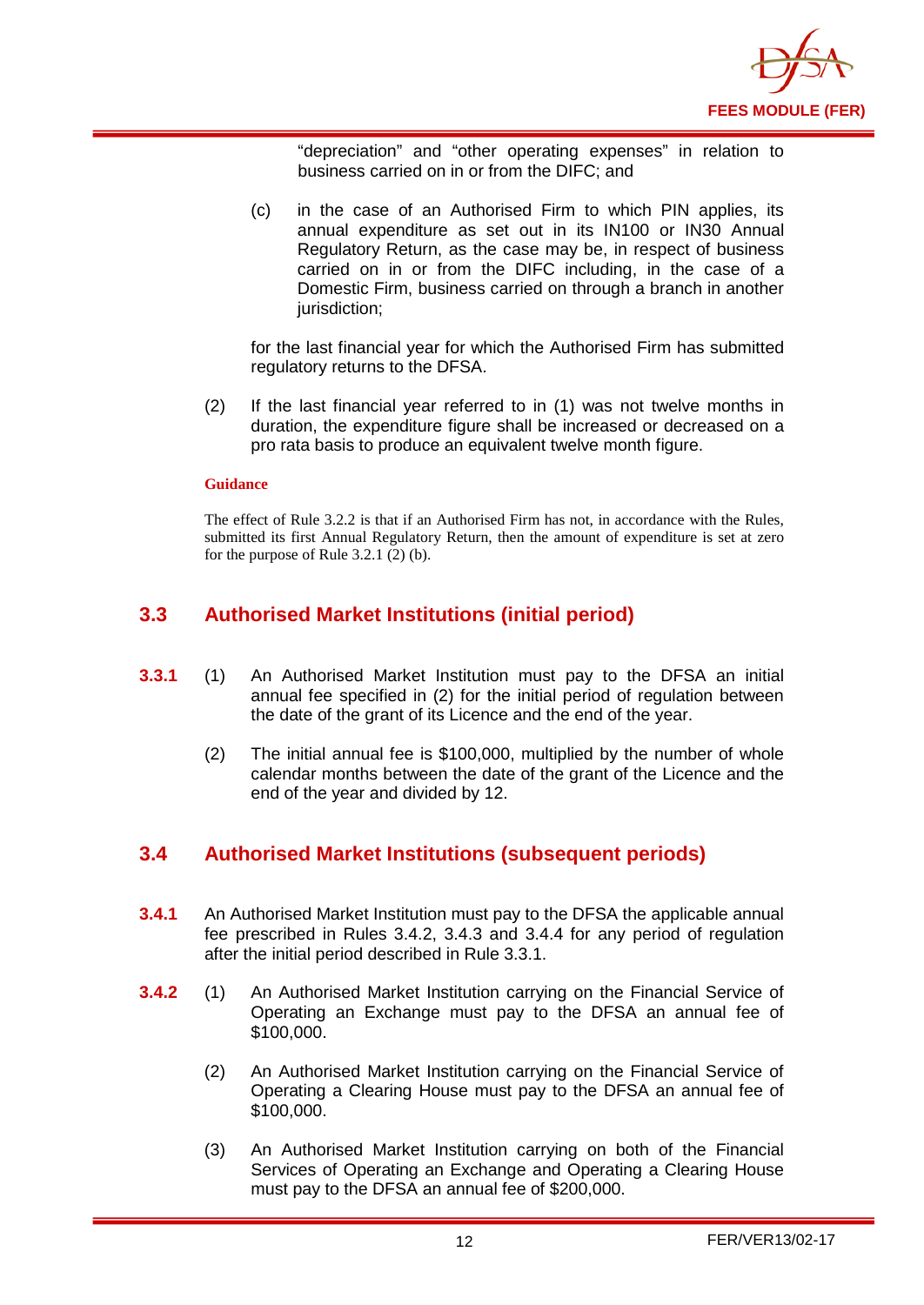

- **3.4.3** An Authorised Market Institution maintaining an Official List of Securities must pay to the DFSA an annual fee of \$75,000.
- **3.4.4** An Authorised Market Institution carrying on the Financial Service of Operating an Alternative Trading System must pay to the DFSA an annual fee of \$65,000.

#### <span id="page-14-0"></span>**3.5 Registered Auditors (initial period)**

- **3.5.1** (1) A Registered Auditor permitted under its registration to conduct audits of Authorised Persons (where those Persons are Domestic Firms or Domestic Funds) must pay to the DFSA an initial annual fee for the initial period of registration between the date of the grant of registration and the end of the year calculated in accordance with (2).
	- (2) The initial annual fee is \$7,000 multiplied by the number of whole calendar months between the date of the grant of the registration and the end of the calendar year and then divided by 12.

#### <span id="page-14-1"></span>**3.6 Registered Auditors (subsequent periods)**

- **3.6.1** (1) A Registered Auditor permitted under its registration to conduct audits of Authorised Persons (where those Persons are Domestic Firms) or Domestic Funds must, subject to Rule 3.6.3, pay to the DFSA an annual fee calculated in accordance with (2).
	- (2) The amount of the fee payable is specified in the right hand column of the table and is dependent upon the number of audits of Authorised Persons which are Domestic Firms and audits of Domestic Funds specified in the left hand column.

| Audits reported in Registered   Annual fee<br>Auditor's Annual Information<br>Return for the previous<br>calendar year |                                       |
|------------------------------------------------------------------------------------------------------------------------|---------------------------------------|
| $0 - 15$                                                                                                               | \$7,000                               |
| 16-30                                                                                                                  | \$7,000<br>plus \$500<br>audit<br>per |
|                                                                                                                        | conducted above 15.                   |
| 31 or more                                                                                                             | \$14,500 plus \$1,000 per audit       |
|                                                                                                                        | conducted above 30, up to a           |
|                                                                                                                        | maximum fee of \$21,000.              |

- **3.6.2** (1) A Registered Auditor permitted under its registration to conduct audits of Public Listed Companies must, subject to Rule 3.6.3, pay to the DFSA an annual fee calculated in accordance with (2).
	- (2) The amount of the fee is \$5,000 per audit conducted of a Public Listed Company as reported in the Registered Auditor's Annual Information Return for the previous calendar year, up to a maximum fee of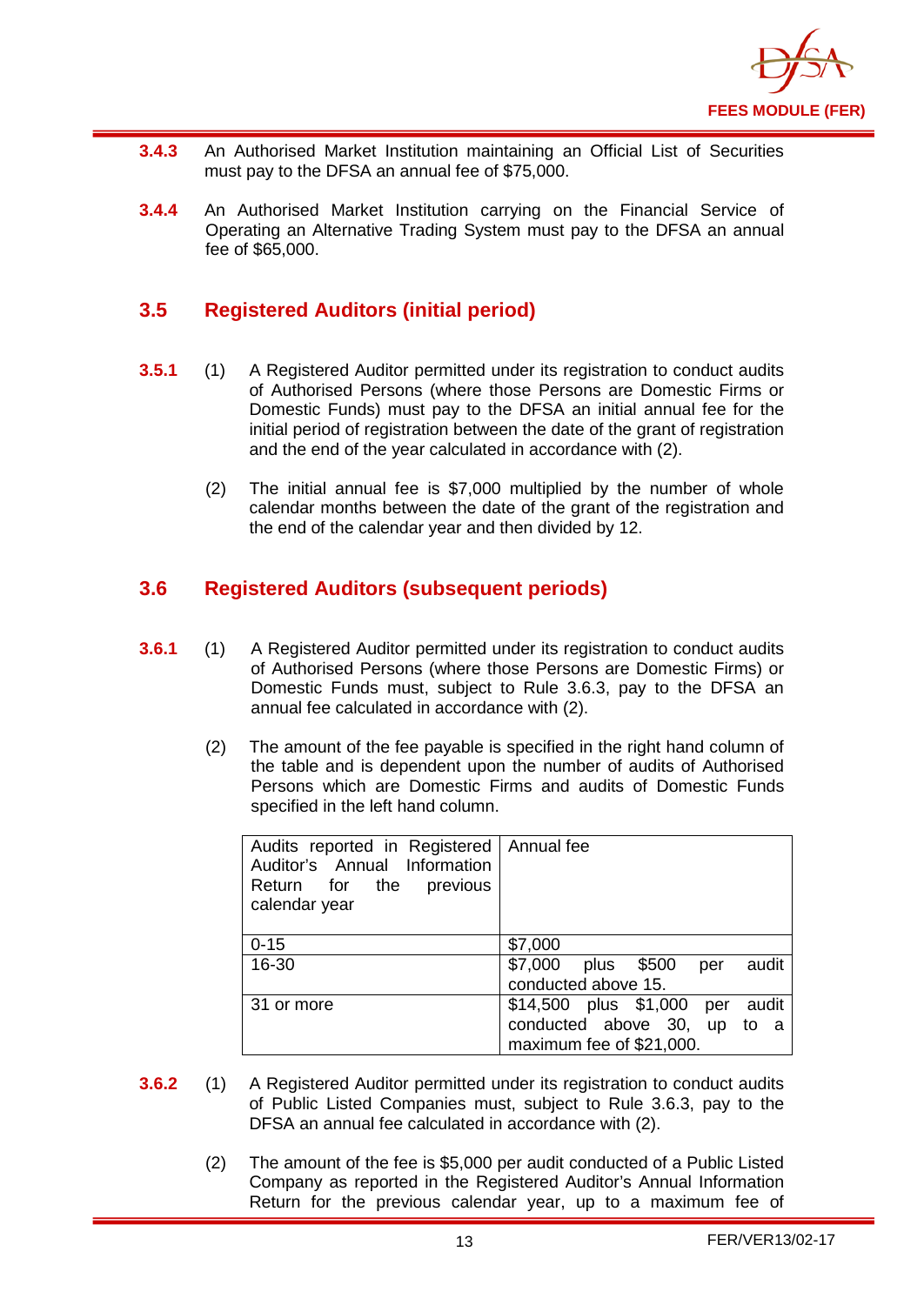

\$20,000.

- (3) No fee is payable under this Rule if the Registered Auditor has not conducted any audits of Public Listed Companies in the previous calendar year.
- **3.6.3** A Registered Auditor permitted under its registration to conduct audits of both:
	- (a) Authorised Persons (where those persons are Domestic Firms) or Domestic Funds; and
	- (b) Public Listed Companies,

must pay to the DFSA an annual fee equal to the amount calculated under Rule 3.6.1 plus the amount calculated under Rule 3.6.2.

#### <span id="page-15-0"></span>**3.7 Designated Non-Financial Businesses and Professions (initial period)**

**3.7.1** A Person meeting part (1) (d), (e) or (f) of the definition of a DNFBP must pay to the DFSA an annual fee of \$4,000 for the initial period of registration between the date of the grant of registration and the end of the year**.** 

#### <span id="page-15-1"></span>**3.8 Designated Non-Financial Businesses and Professions (subsequent periods)**

**3.8.1** A Person meeting part (1) (d), (e) or (f) of the definition of a DNFBP must pay to the DFSA an annual fee of \$4,000 for any period of registration after the initial period described in Rule 3.7.1.

# <span id="page-15-2"></span>**3.9 Domestic Funds (initial period)**

- **3.9.1** (1) A Fund Manager must pay to the DFSA in respect of each Domestic Fund for which it is the Fund Manager the initial annual fee prescribed in (3) for the period immediately following registration or notification until the end of the year.
	- (2) The initial annual fee must be paid to the DFSA:
		- (a) in the case of a Public Fund, at the time of registration; and
		- (b) in the case of an Exempt Fund or Qualified Investor Fund, at the time of notification to the DFSA pursuant to Article 34 of the Collective Investment Law 2010.
	- (3) The initial annual fee is\$4,000.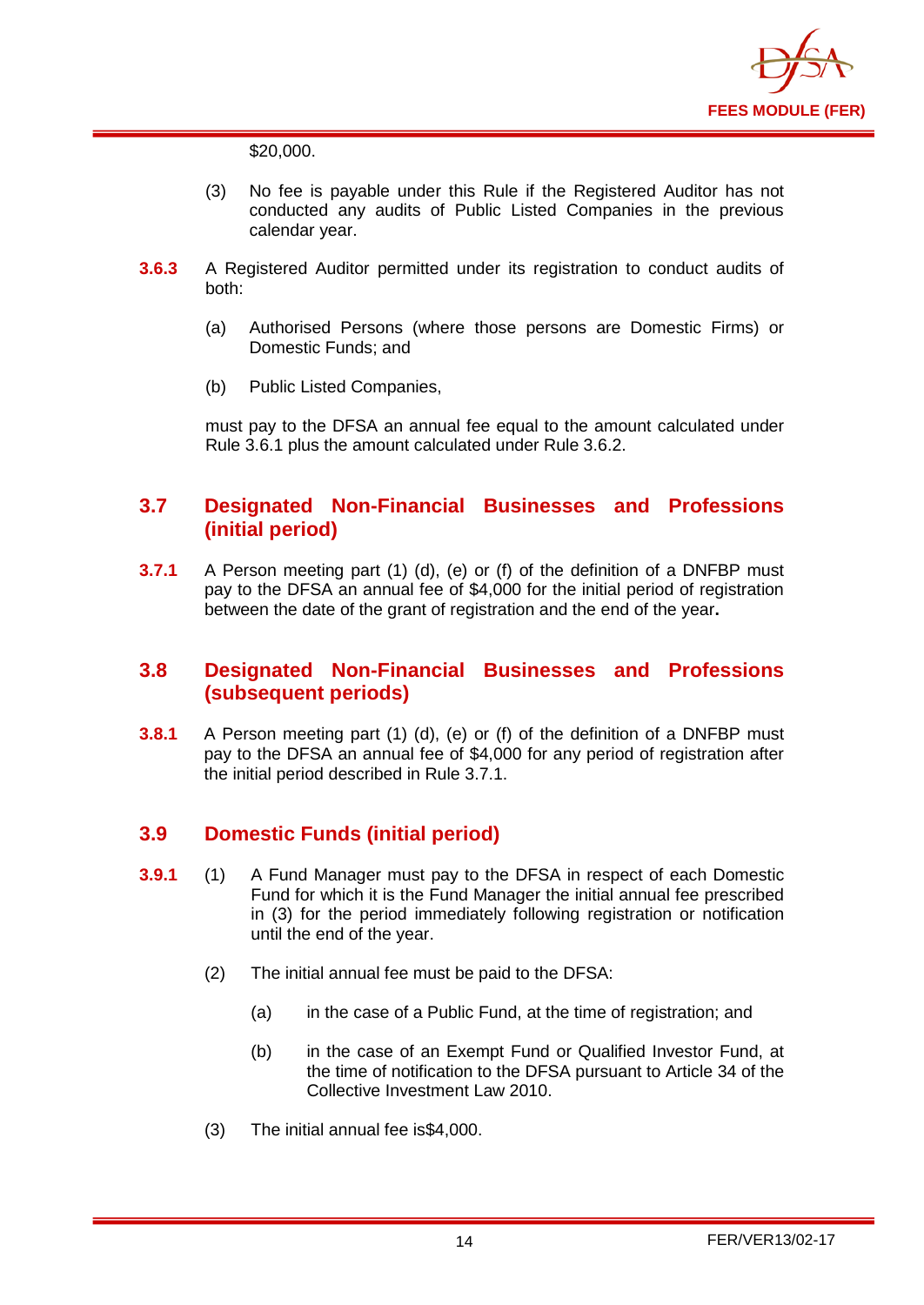

#### <span id="page-16-0"></span>**3.10 Domestic Funds (subsequent periods)**

- **3.10.1** (1) A Fund Manager must pay to the DFSA in respect of each Domestic Fund for which it is the Fund Manager the annual fee prescribed in (2) for any period after the initial period described in Rule 3.9.1.
	- (2) The annual fee for any period after the initial period is \$4,000.

#### <span id="page-16-1"></span>**3.11 Listed Entities and Recognised Persons**

**3.11.1** (1) A Listed Entity that has equity securities admitted to the Official List of Securities must pay to the DFSA an annual fee consisting of \$2,500 plus the additional fee (if any) calculated in accordance with the table to this Rule.

| <b>Additional Fee</b>                                     |                                                                                              |
|-----------------------------------------------------------|----------------------------------------------------------------------------------------------|
| Market capitalisation in<br>millions of the Listed Entity | USD   Fee payable in respect of each<br>million of<br>market<br><b>USD</b><br>capitalisation |
| 0 to 100                                                  | \$0                                                                                          |
| >100 to 500                                               | \$5                                                                                          |
| >500 to 5,000                                             | \$1                                                                                          |
| >5,000 to 10,000                                          | \$0.50                                                                                       |
| >Greater than 10,000                                      | \$0.25                                                                                       |

- (2) In (1), "equity securities" means Shares, Certificates over Shares and Warrants over Shares.
- (3) For the purposes of the table to (1), the market capitalisation of the Listed Entity must be determined as at the last business day in November of the year before the calendar year to which the annual fee relates and is to be based on the official closing price on the AMI at the end of that day.

#### **Guidance**

- 1. The market capitalisation of a Listed Entity is calculated by multiplying the number of listed equity securities by the closing price per equity security on the relevant day.
- 2. The following is an example of how the annual fee under Rule 3.11.1 is calculated. A Listed Entity has equity securities admitted to the Official List of Securities. On the last business day of November of the year before the relevant calendar year, it had a market capitalisation of USD 250 million. Its annual fee for the calendar year will be calculated as follows:

| Fixed fee                           | \$2,500                           |
|-------------------------------------|-----------------------------------|
| Additional fee, consisting of:      |                                   |
| initial USD 100mn of capitalisation | \$0 (100 x 0)                     |
| remaining<br>USD.                   | 150mn of   \$750 (150 $\times$ 5) |
| capitalisation                      |                                   |
| Total                               | \$3,250                           |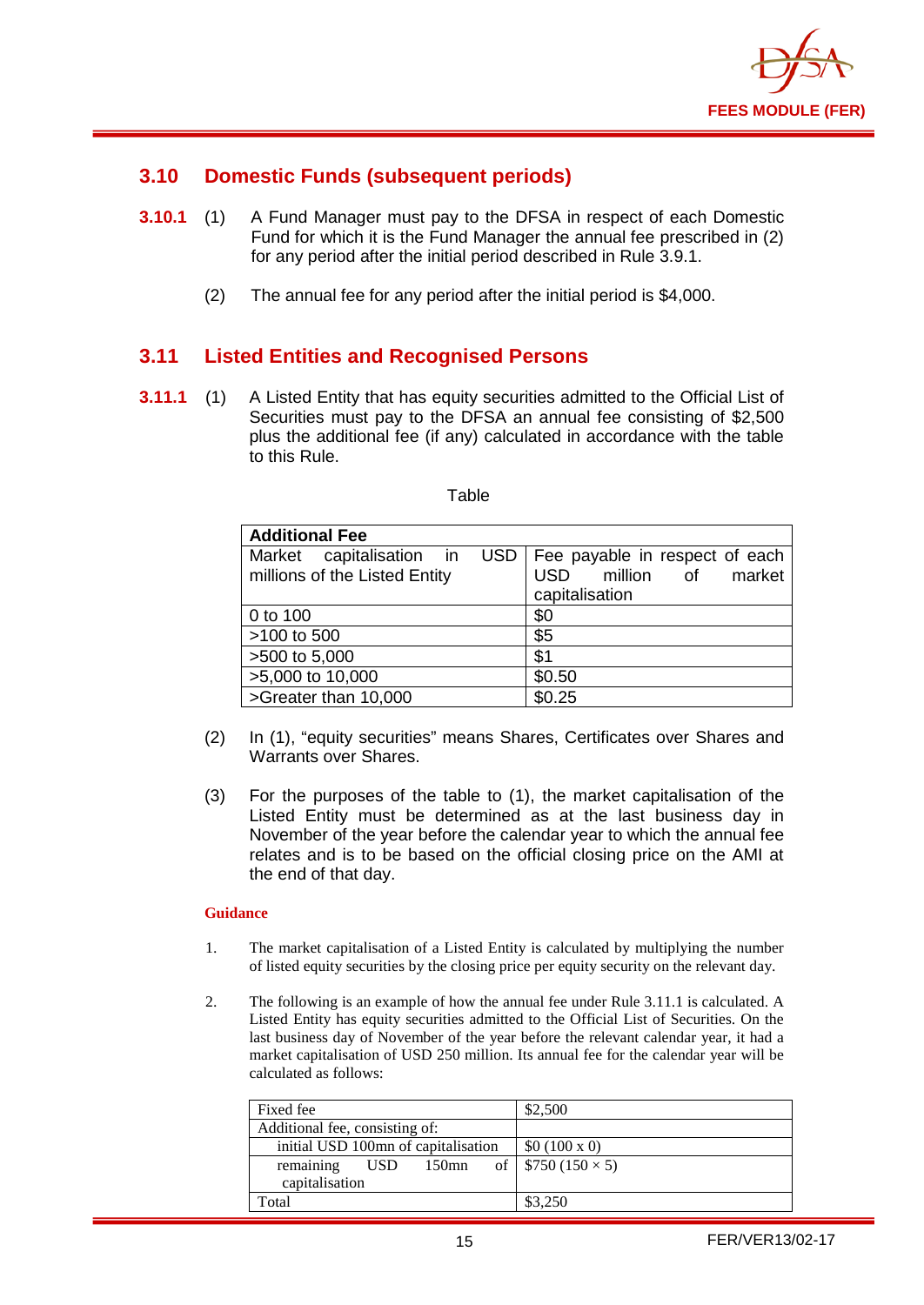

- **3.11.2** (1) The DFSA may by notice require a Recognised Person to pay to the DFSA a fee not exceeding \$10,000, being for a year or a part of a year, if the DFSA reasonably expects to incur substantial additional costs during that period in dealing with a matter connected to:
	- (a) the Recognised Person's compliance with legislation administered by the DFSA; or
	- (b) the Person's status as a Recognised Person.
	- (2) If the DFSA proposes to require payment of a fee under (1), it must notify the Person as soon as reasonably practicable of the amount of the fee.
	- (3) A fee payable under (1) must be paid within the period specified in the relevant notice.

#### **Guidance**

The DFSA may require the payment of a fee under Rule 3.11.2 in cases including, but not limited to, where a transaction or event involving a Recognised Person is likely to cause the DFSA to incur significant additional costs, such as a matter which will require the DFSA to liaise with the Person's home supervisor, a significant corporate event or a matter that will require additional supervisory scrutiny by the DFSA.

#### <span id="page-17-0"></span>**3.12 Transitional**

- **3.12.1** The amendments to this chapter made by Rule-making instrument No. 152 of 2015 do not:
	- (a) affect the calculation of any annual fee payable under this chapter for the 2015 calendar year (or any part of that year); or
	- (b) require the payment for the 2015 calendar year (or any part of that year) of any new periodic fee introduced in this chapter by those amendments.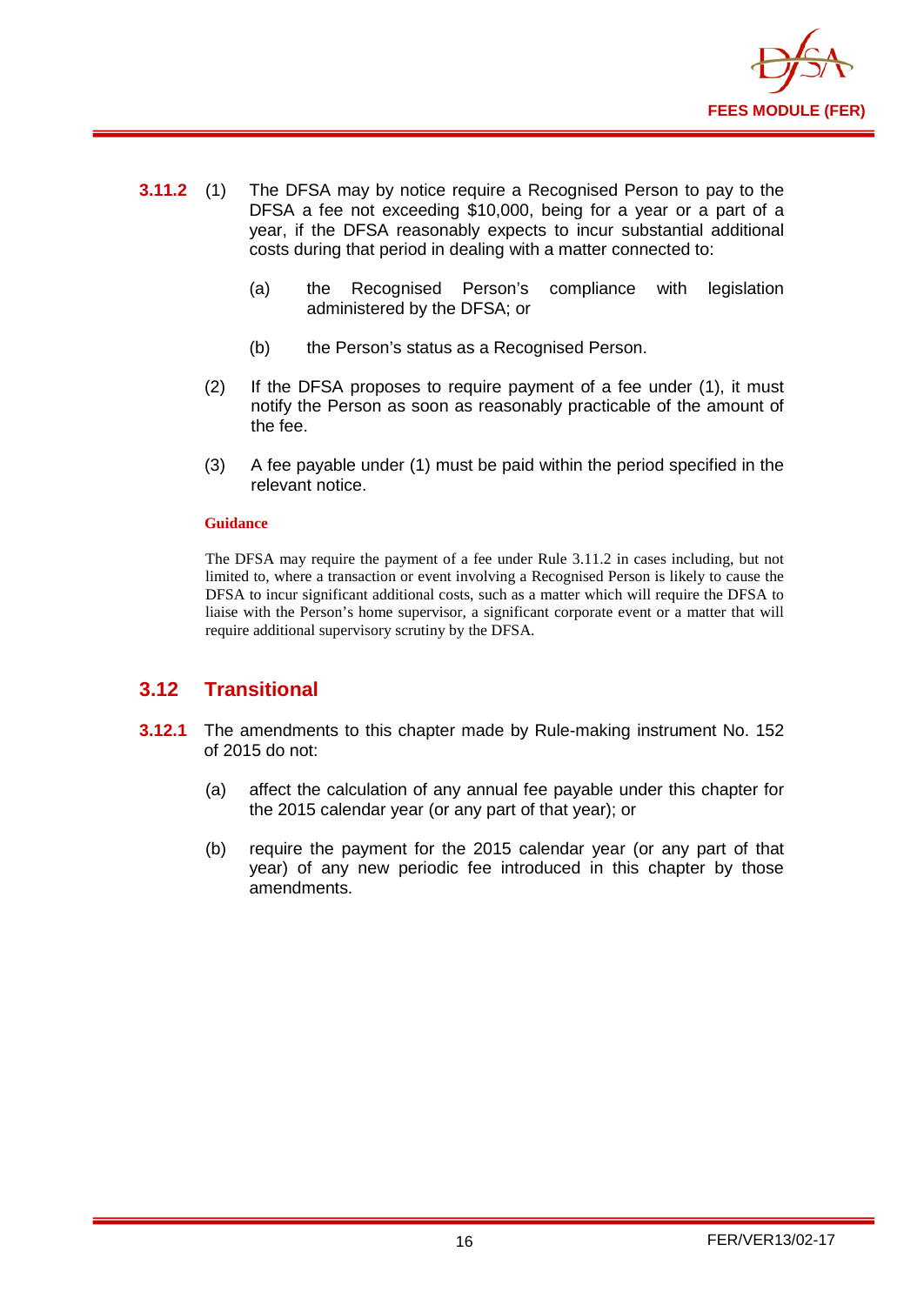

#### <span id="page-18-0"></span>**4 FILING FEES**

#### <span id="page-18-1"></span>**4.1 Filing a Prospectus, Issue Note or other document for approval**

- **4.1.1** (1) A Person filing a Prospectus or other document with the DFSA, for approval in accordance with Rule 2.4.1(i)(iii), section 2.6, section 2.7, section 6.3 or Rule 9.7.4 of MKT must pay to the DFSA the applicable fee specified in the table in (2).
	- (2) This is the table referred to in (1):

| <b>Filing event</b>                                                                                             | <b>Equity Securities</b> | <b>Non-Equity</b><br><b>Securities</b> |
|-----------------------------------------------------------------------------------------------------------------|--------------------------|----------------------------------------|
| Prospectus or equivalent<br>document                                                                            | \$35,000                 | \$10,000                               |
| <b>Registration Statement</b>                                                                                   | \$27,500                 | \$7,500                                |
| Securities Note<br>and<br>Summary                                                                               | \$7,500                  | \$2,500                                |
| Supplementary<br>Prospectus                                                                                     | \$2,000                  | \$2,000                                |
| Programme update                                                                                                | n/a                      | \$8,000                                |
| Any other document<br>which is required by the<br>Markets Law or Markets<br>Rules to be approved by<br>the DFSA | \$5,000                  | \$3,000                                |

- (3) In (2), "equity securities" means Shares, Certificates over Shares and Warrants over Shares, and "non-equity securities" means all other Securities.
- (4) The fee payable under (1) must be paid to the DFSA before the filing of the Prospectus or other document.
- (5) A Prospectus or other document will not be considered to have been properly filed until the fee payable under (1) has been paid to the DFSA.

#### **Guidance**

The DFSA may levy a supplementary fee under Rule 1.2.6 if it appears to it that approval of a Prospectus or other document is likely to cause it to incur substantial additional costs, for example, because the Prospectus or transaction is complex. In such cases, the DFSA will usually discuss with the Issuer the level of supplementary fee before or as soon as possible after the submission of an application for approval of the document.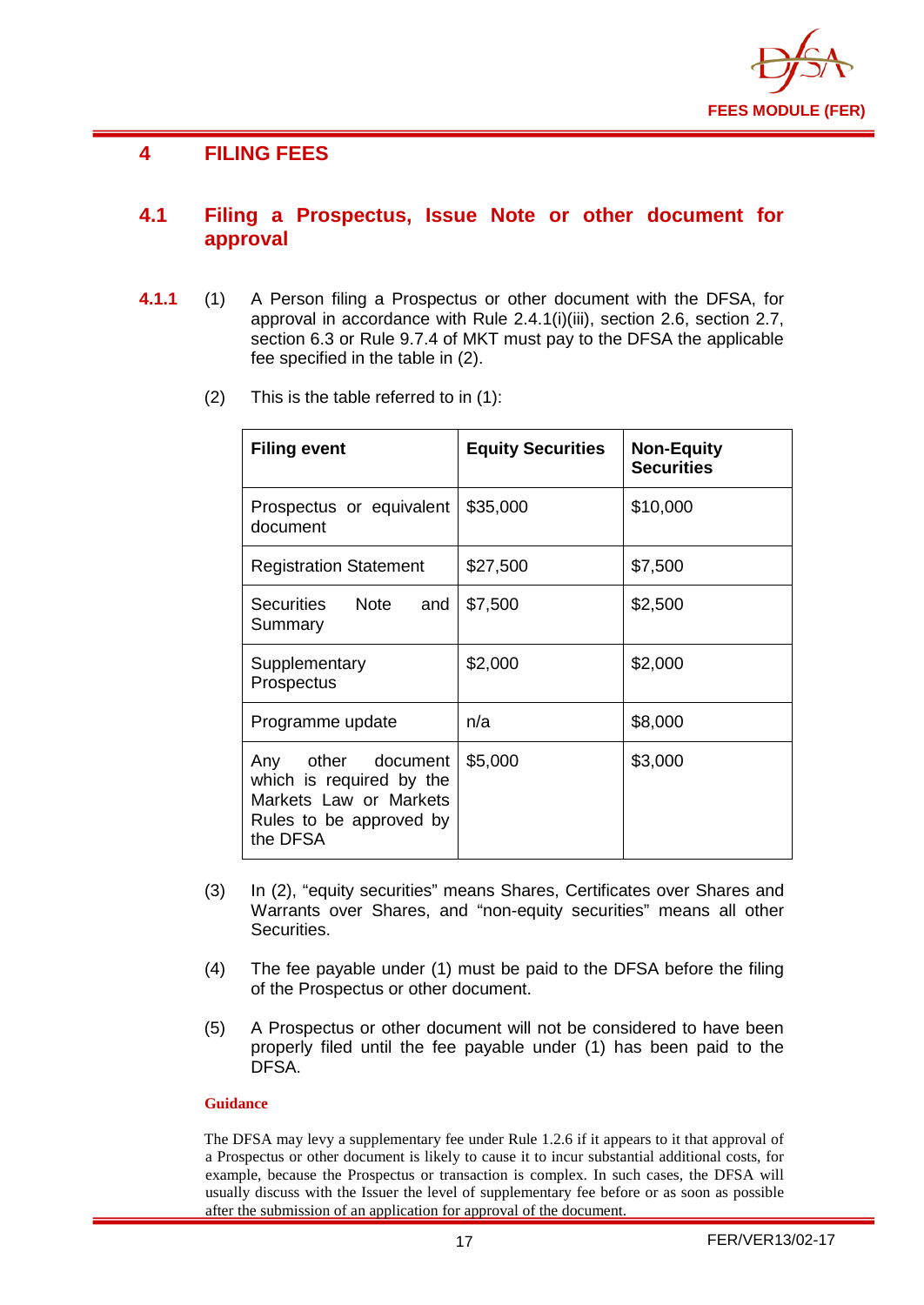

#### <span id="page-19-0"></span>**4.2 Filing a reference with the FMT**

- **4.2.1** A fee of \$5,000 must be paid to the DFSA before a reference to the FMT is considered filed with the FMT.
- **4.2.2** The president of the FMT may waive all or part of the \$5,000 filling fee if the Person commencing the reference is an individual and if, in the circumstances, the president considers it is equitable to do so.

#### <span id="page-19-1"></span>**4.3 Seeking consent to commence a regulatory proceeding before the FMT**

- **4.3.1** A fee of \$5,000 must be paid to the DFSA by a Person seeking the consent of the DFSA to bring a regulatory proceeding before the FMT.
- **4.3.2** The DFSA may waive all or part of the \$5,000 fee if the Person seeking the consent is an individual and if, in the circumstances, the DFSA considers it is equitable to do so.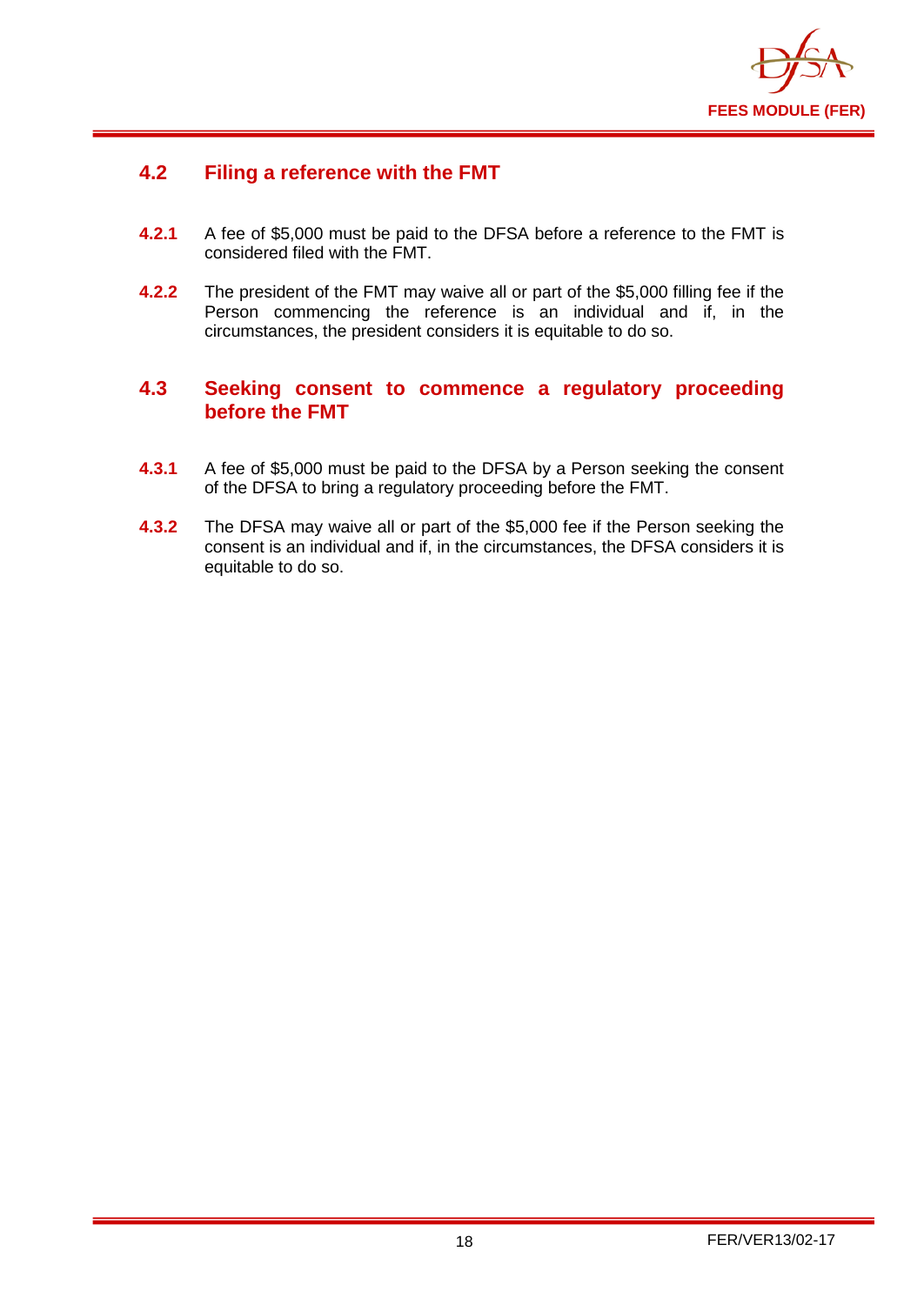

# <span id="page-20-0"></span>**5 TAKEOVER FEES**

#### <span id="page-20-1"></span>**5.1 Bid Documents**

- **5.1.1** (1) Fees are payable on Bid Documents and the Bidder is responsible for the payment to the DFSA of the applicable fee in accordance with (2) and (3).
	- (2) The Bidder must pay to the DFSA the fee specified in the right hand column of the table in (4) which corresponds to the value of the Bid specified in the left hand column of the table.
	- (3) In regard to the value of the Bid for the purposes of (2):
		- (a) where there are alternative Bids, the alternative with the highest value must be used to calculate the value of the Bid. Bids for all classes of equity Share capital must be included in the calculation of the value of the Bid, but Bids for non-equity Share capital, Convertibles, Options and the like must not;
		- (b) when a merger is effected by Bids for both entities by a new entity created to make the Bids, the fee will be determined by the value of the lower of the two Bids; and
		- (c) when the fee falls to be calculated on the basis of the value of the Securities to be issued as consideration, it must be computed by reference to the closing price of the relevant Securities at the last practicable date before the publication of the Bid Document as stated in that document or, as the case may be, by reference to the estimated value of any unlisted Securities consideration given in the document.
	- (4) This is the table referred to in (2):

| Value of the Bid in<br><b>US\$ million</b> | Fee in<br>US\$ |
|--------------------------------------------|----------------|
| Less than 5                                | 7,500          |
| Over 5 to 25                               | 15,000         |
| Over 25 to 100                             | 55,000         |
| Over 100 to 500                            | 150,000        |
| Over 500                                   | 370,000        |

#### **Guidance**

1. Where a Bidder issues a revised Bid Document that increases the value of the Bid, the DFSA will require payment of the difference between the fee that would be applicable under the table in Rule 5.1.1 (4) in respect of the value of the revised Bid, and the fee previously paid in respect of the value of the initial Bid.